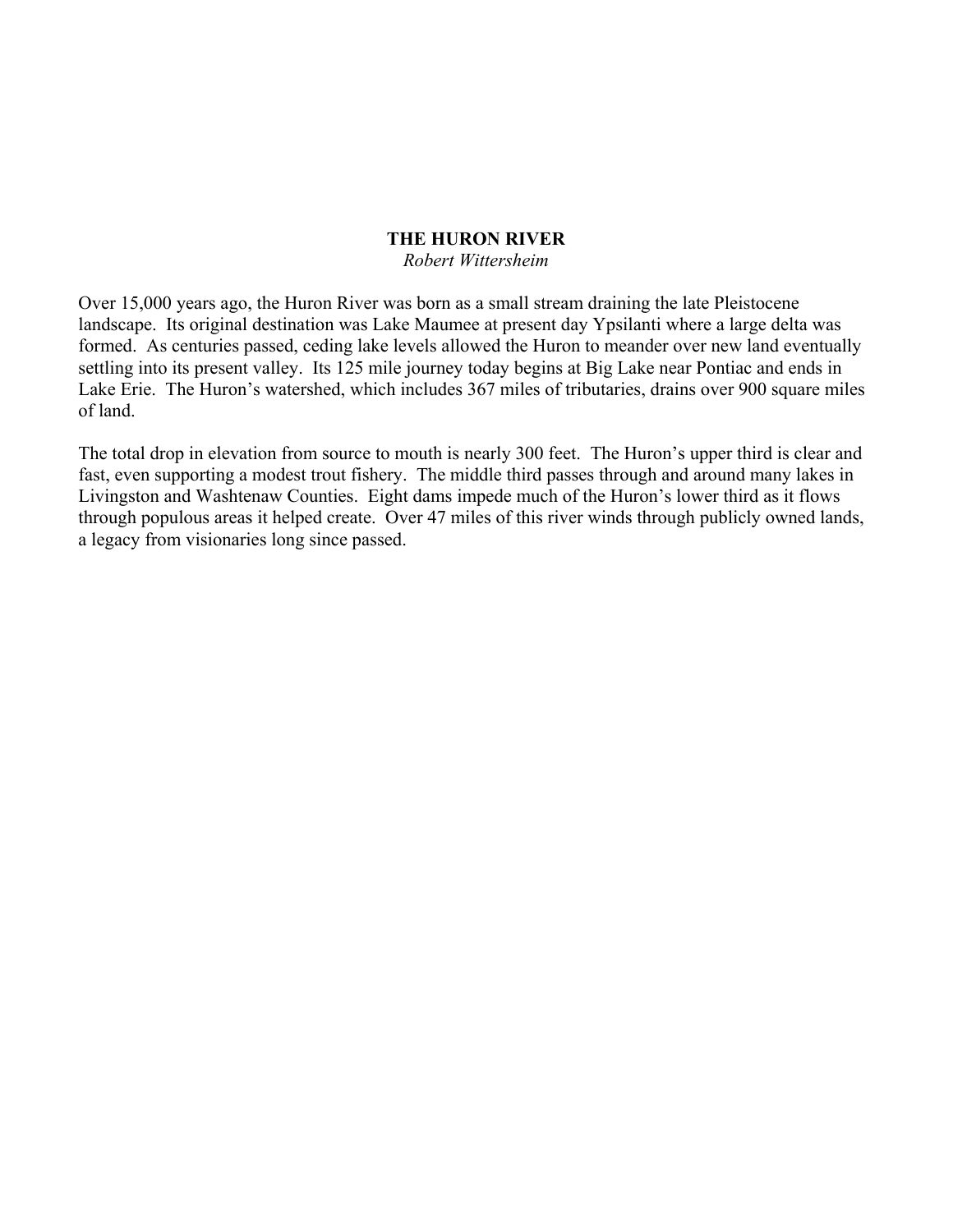### **White Lake**  *Mary Johnson*

The Great Lakes which surround Michigan and the thousands of smaller lakes, hundreds of rivers, streams and ponds were formed as the glacier ice that covered the land nearly 14,000 years ago was melting. The waters filled the depressions in the earth. The glaciers deposited rock, gravel and soil that had been gathered in their movement. This activity sculpted the land creating our landscape.

In section 28 of Springfield Township, Oakland County, a body of water names Big Lake by the area pioneers is the source of the Huron River. It is also the headwaters of the Shiawassee, Clinton and Thread rivers. This area is now referred to as the Huron swamp. It may have originally consisted of a grouping of small melt water ponds. The Huron River flows in a southerly direction into the northern part of White Lake Township.

The ice age was waning, the climate was warming, and mammoths began moving northward as the ice receded. They were followed by the Paleo-Indian who were in search of food and clothing. Evidence of their existence here was determined by the discovery of some fluted projectiles, common to their culture. Their trails crisscrossed the township. Known campsites at this period of time were on the shores of White, Lime, Oxbow and Cooley Lakes. The skeletal remains of the Groleau-White Lake Mastodon were discovered in March of 1968.

During the early 1800s, the Potowatomi Indians were inhabiting White Lake. The environment for hunting, fishing and trapping was ideal. In 1830 the first permanent settlers arrived in White Lake and began to share the natural resources with the Indian.

There was a plentiful water supply and the woodland areas provided a natural haven for the animals to live in. Wild strawberries, blackberries, and elderberries to name a few were growing amid the flowers and other plant life. Deer, elk and an occasional bear were hunted as well as smaller game like rabbit and squirrel. Furs and skins were used for clothing or trade, the meat for eating. The swamps and marshes provided a nesting place for ducks and other waterfowl. Fish were abundant; beaver and muskrat were trapped. Indians used the bark of certain willow trees as an analgesic when they were ill. Snakeroot was a tranquilizer, cranberry bark was used for medicinal purposes and Pokeweed berries were used for dye. There was a cranberry bog whose location was near the present Pontiac Lake.

In 1926 a twenty foot dam was built across the Huron River. The waters were dammed up to make Pontiac Lake. A number of pure water springs add to the volume of the lake. As the Huron River exist Pontiac Lake it winds its way to Oxbow Lake. At the point the river leaves Oxbow Lake there is sufficient water fall for the operation of a mill. In the 1850s Erastus Hopkins and son Ralph were the proprietors of a planing and saw mill.

Next the river flows into Cedar Island where it winds westward to Brendle Lake. The river then flows south into Commerce Township.

The Huron River drains 900 square miles of southeast Michigan as it journeys approximately 115 miles from its origin in Springfield Township and flows into Lake Erie.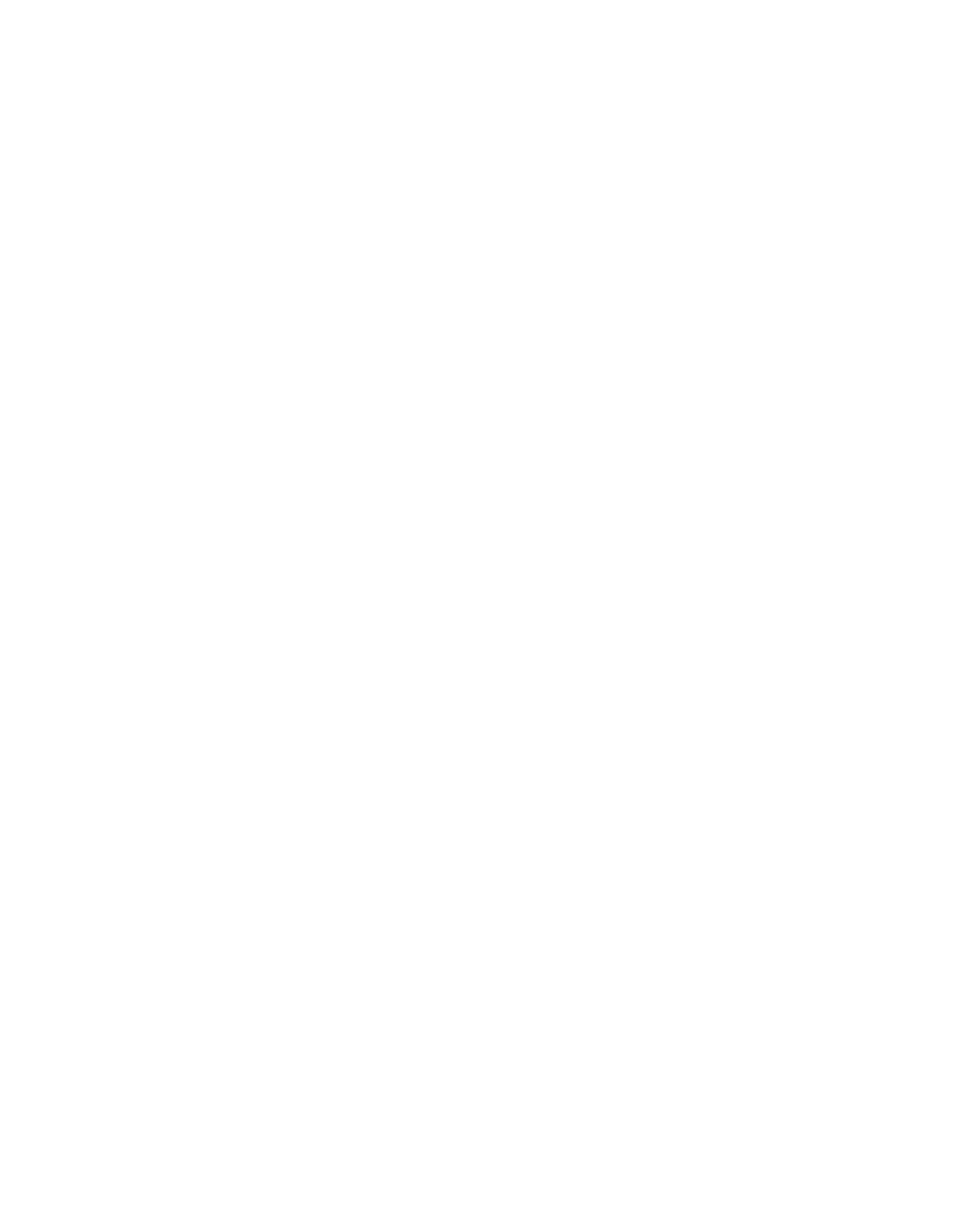#### **Byers Homestead**

*By Glen Ruggles* 

Two generations of the Byers family have resided at this site, said to be the home of the first white settler in Commerce Township. Abram Walrod came here in 1825 from New York state and built a log cabin in what is now the Village of Commerce. The present early Victorian frame house erected prior to 1850 replaced the log cabin. Now a country store, the barn is believed to have been a blacksmith shop. Other buildings on these grounds include a chicken coop and pantry. Traversed by the Huron River, the area attracted settlers, many of whom came westward via the Erie Canal which opened in 1825. Inhabitants named their village Commerce hoping that its early growth would signal the beginnin of a business center. Now a quiet residential village, the community features this picturesque and historic homestead erected by the Commerce Township Area Historical Society.

*Huron River in Commerce looking north at Commerce Mill (center) and Byer's farm hour (right). This site is just north of Commerce Lake*.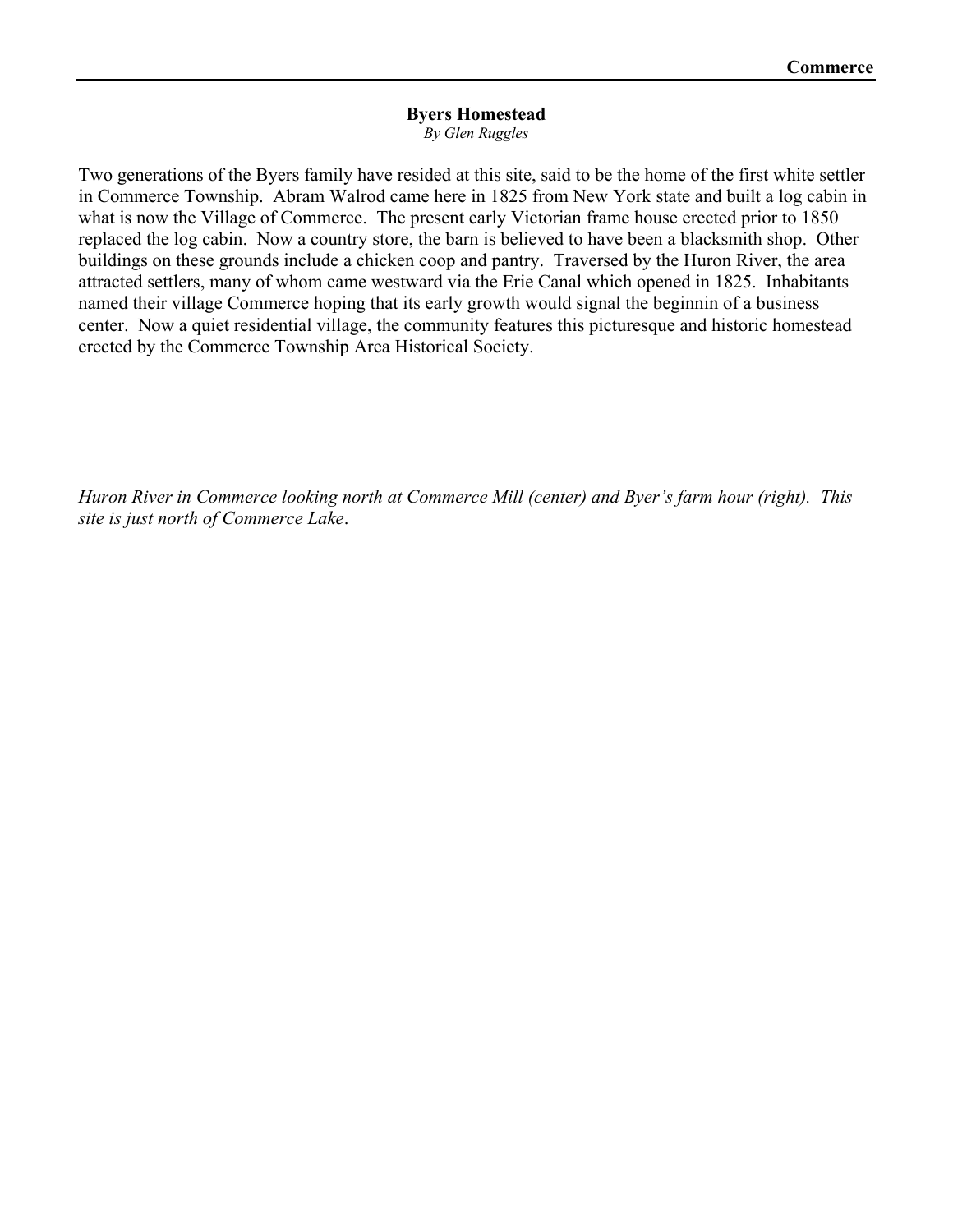## **The Story of Commerce**  *Glen Ruggles*

## **The Commerce Roller Mill**

Every town and village had a mill. A mill for cutting lumber, grinding flour, processing woolen goods or for anything that could be milled. Every stream in Michigan offered an opportunity. Divert the stream, build a dam, create a mill pond, dig the mill race, create the power, and the wheels would turn. It was an ingenious process, and the millers of Michigan were brilliant. They could foresee great opportunities that others would pass by. And, without the mill, it's doubtful that the farmer would have been as successful as he was. The local mill was similar to the local bank. Often working on a percentage basis, the miller not only processed the farmer's grain, he created a market for the surplus product, whether it was raw corn, feed grain, or whole-wheat flour.

The miller was often the first settler in the area. Oakland County's first mill was built in Pontiac by Colonel Stephen Mack in 1819. The second one was built on Paint Creek in the present city of Rochester during the same year. Both were sawmills. As the population moved west, so did the mills. It was 1832 when Elizur Ruggles built his mill in Milford. In 1837, three years after the formation of Commerce Township, the Commerce Roller Mill was constructed in Commerce Village on the shores of the Huron River.

Joseph and Asa Farr, along with Amasa Andrews, were the builders of the grist mill. While its ruins today are commemorated as a historic site, during its ninety years of commercial activity, it served the farmers and communities of Oakland County. Over the years the mill had many owners. After Andrews and Farr, there was Seymour, Crossman, and Hoover, and a variety of others. By the 1890s, one of Michigan's most famous milling families had purchased the mill and, today, many old-timers still recall Milton Parshall as the village miller.

The mill in Commerce was of the "undershoot" type. Outside the mill, the water was usually harnessed by some kind of wheel. If the water was carried to the top of the Mill wheel, it was called an "overshot"; if the water hit the wheel dead-center at the level of the wheel's axis, it was known as a "breastshot"; and if the water was carried beneath the mill, it was known as the "undershot" kind. This was the Commerce Roller Mill.

From 1918 until its closing in 1926, the mill was operated by Isaac Lutz and his son, George. But selling flour wasn't what it used to be. More modern flouring processes and mass production techniques were winning the market away from the village miller. Naturally, many thought that anything made in a bigger mill was better, and maybe it was. But sometimes, it wasn't any better at all. And, the loss of farmland in west Oakland County tended to further diminish the value of the Roller Mill in Commerce.

As World War I ended and the Roaring Twenties captured the nation's attention, the Mill limped into its final stage, providing whole what and white flour, and even shucking farmers' corn. And, although its customers were as varied and distinct as the Orchard Lake Seminary and the Clinton Valley Hospital in Pontiac, its difficulty in competing in a modern and mechanized society would soon force its closing. Isaac's failing health and George's desire to explore new careers gave the Mill its final shove. In 1926, after 90 years of serving the village and western Oakland County, the mill closed.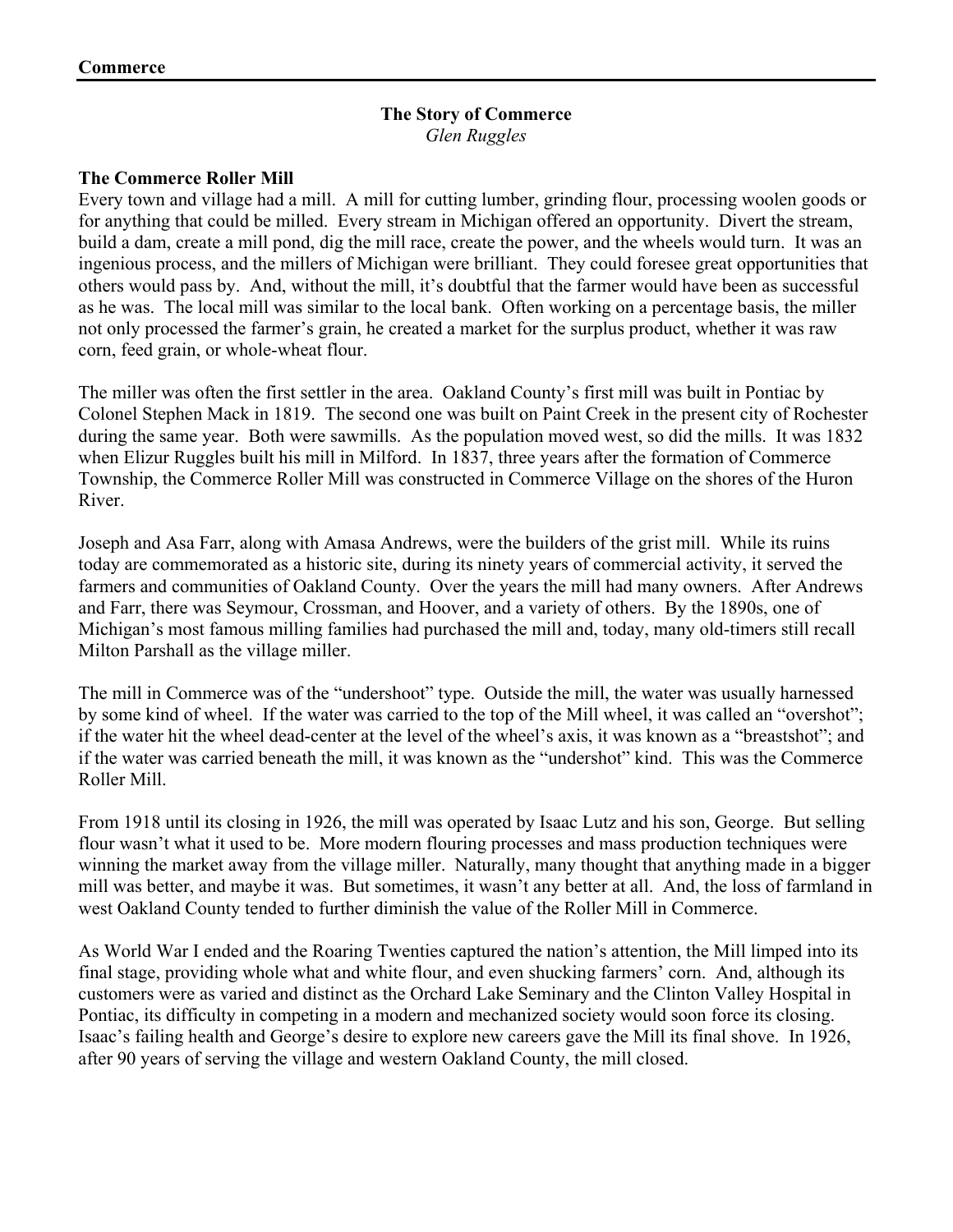For 13 years the mill lay in a state of ruin and disrepair until it fell victim to fire in the early morning of September 6, 1939. The Pontiac Daily Press reported that the old structure, "a landmark of the village for more than 100 years", had caught fire at 1:30 a.m.

 $\mathcal{L}_\mathcal{L} = \{ \mathcal{L}_\mathcal{L} = \{ \mathcal{L}_\mathcal{L} = \{ \mathcal{L}_\mathcal{L} = \{ \mathcal{L}_\mathcal{L} = \{ \mathcal{L}_\mathcal{L} = \{ \mathcal{L}_\mathcal{L} = \{ \mathcal{L}_\mathcal{L} = \{ \mathcal{L}_\mathcal{L} = \{ \mathcal{L}_\mathcal{L} = \{ \mathcal{L}_\mathcal{L} = \{ \mathcal{L}_\mathcal{L} = \{ \mathcal{L}_\mathcal{L} = \{ \mathcal{L}_\mathcal{L} = \{ \mathcal{L}_\mathcal{$ 

 "Located at the eastern edge of the village, on the right side of the Pontiac-Commerce Road, the three-story frame building had not been used for ten years. It was owned by the Leroy Pelletier estate and valued at between \$10,000.00 and \$15,000.00. Nothing could be done to save the structure as the fire spread rapidly through the old dry timbers. Walled Lake fire department was called and closed the highway as a precaution in case the walls fell outward. Sparks were scattered over a part of the village but because of the recent heavy rains, started no fires. The nearest buildings were about 250 feet away. The first mill was built in 1837, and replaced by the structure which burned this morning in 1843".

Throughout the 1940s and '50s the site of the mill and its ruins reverted to a more natural state. Overgrown with shrubbery and trees, the area developed into an unofficial nature trail that local residents enjoyed. Perhaps many wondered why there was such a huge dried-up ditch with large chunks of cement and steel jutting out of it. But it offered an unusual view of the Huron River as the shores of the river became overgrown and took on a wild appearance.

In 1980, Commerce Township purchased the mill property from the Boron Oil Company and is preserving it as a passive recreational park for Township residents. In 1983, the Michigan Youth Corps built two log bridges across the river to provide better access through the park.

On April 5, 1984, the Michigan Historical Commission designated the site as historic and, on September 22, 1984, with the erection of a two-posted historic marker, the State of Michigan formally dedicated the ruins of the Commerce Roller Mill.

Looking back at the more than forty years since the Commerce Roller Mill burned to the ground, only the most wishful thinking can conjure up thoughts of it being rebuilt. But there is a comfort in knowing that the ruins of the mill are preserved as a historic site; and a further comfort in knowing that through the preservation the lives and actions of early Commerce Township will be commemorated through the years.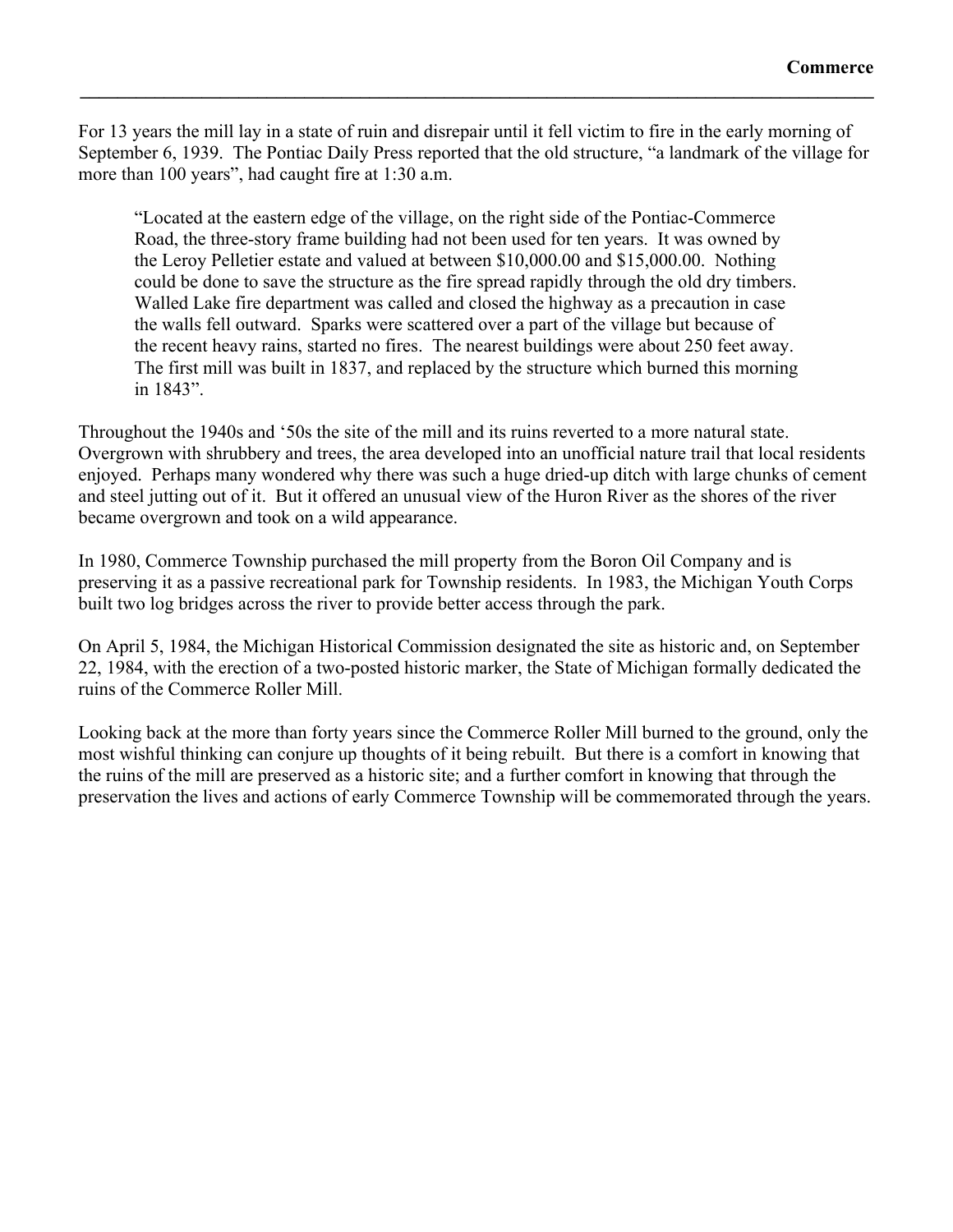# **Huron River and the First Known Inhabitants**

*Charlotte McKeough* 

No written records exist of the first inhabitants of the Huron River and the surrounding area. However, we do know the location of its headwaters, which is located in Springfield Township, Oakland County, Michigan. From this location the Huron River can be traced southwest to Milford, Michigan.

Archaeologists and anthropologists working with artifacts and other scientific findings have painted a possible scenario that would have taken place about 9,000 years ago along the banks of the Huron River, beginning with the Paleo-Indian (hunters) later jointed by migratory Indian tribes. The combination of these two groups would be called Aqua-Planos. A nineteenth century farmer, plowing his field in the Milford area, found discarded spearheads along the Huron River bank. These spearheads were used to confirm the existence of this particular group of Indians in that time period.

Six thousand years ago the Archaic Boreal Indians moved into the Great Lakes region to pursue hunting and fishing on the Huron River. This culture lasted approximately 2,500 years.

During both periods, climatic changes were taking place which started the process of evolution. This period would eliminate animals, game, fish, plant-life, and some tribes, making room for new growth in all aspects of this circle of life-form.

The Woodland Indian period began to take shape. Again, traces of their existence in the Milford area remains elusive.

However, the Wilbert B. Hinsdales' Archaeological Atlas of Michigan places Indian Villages in Oakland County at Walled Lake, Highland, Bald Eagle Lake, Rochester and along the Paint Creek, South Lyons, Lakeville, Kent Lake, Pontiac, Southfield and Grass Lake. Ancient burial grounds have been discovered in Pontiac, Birmingham, Walled Lake, and Novi Corners.

The arrival of French explorers in 1600 was greeted by descendants of the Woodland Indian tribes. These modern day Indians were known collectively as the "ANISHNABEG". They were composed of the Ojibway, elder brother, the Ottawa, next older brothers, and the Potawatomi, the younger brother. These three tribes were the "people of the place of the fire" This loosely organized group spoke similar dialects of the same Algonquian language and shared many cultural beliefs.

The "Anishnabeg" had adapted their lifestyles to this woodland area with its abundance of wildlife, rich soil, stately forest, transversed by rivers and lakes. An outstanding example of their use of local materials, and their craftsmanship is the birch bark canoe. The new arrivals would enjoy many foods that this group of Indians used in their daily lives, such as wild rice, maple syrup, and the "Three Sisters" (corn, beans, squash). The Potawatomies were very helpful to the "Che-mo-ko-man" in raising their wigwams (house).

The Huron River, so the story goes, had a low spot below the Ruggles Mill where Indians and early settlers crossed a huge log affording a good means of getting to the other side. It is believed that the name of Milford derived from this proximity of the fording place.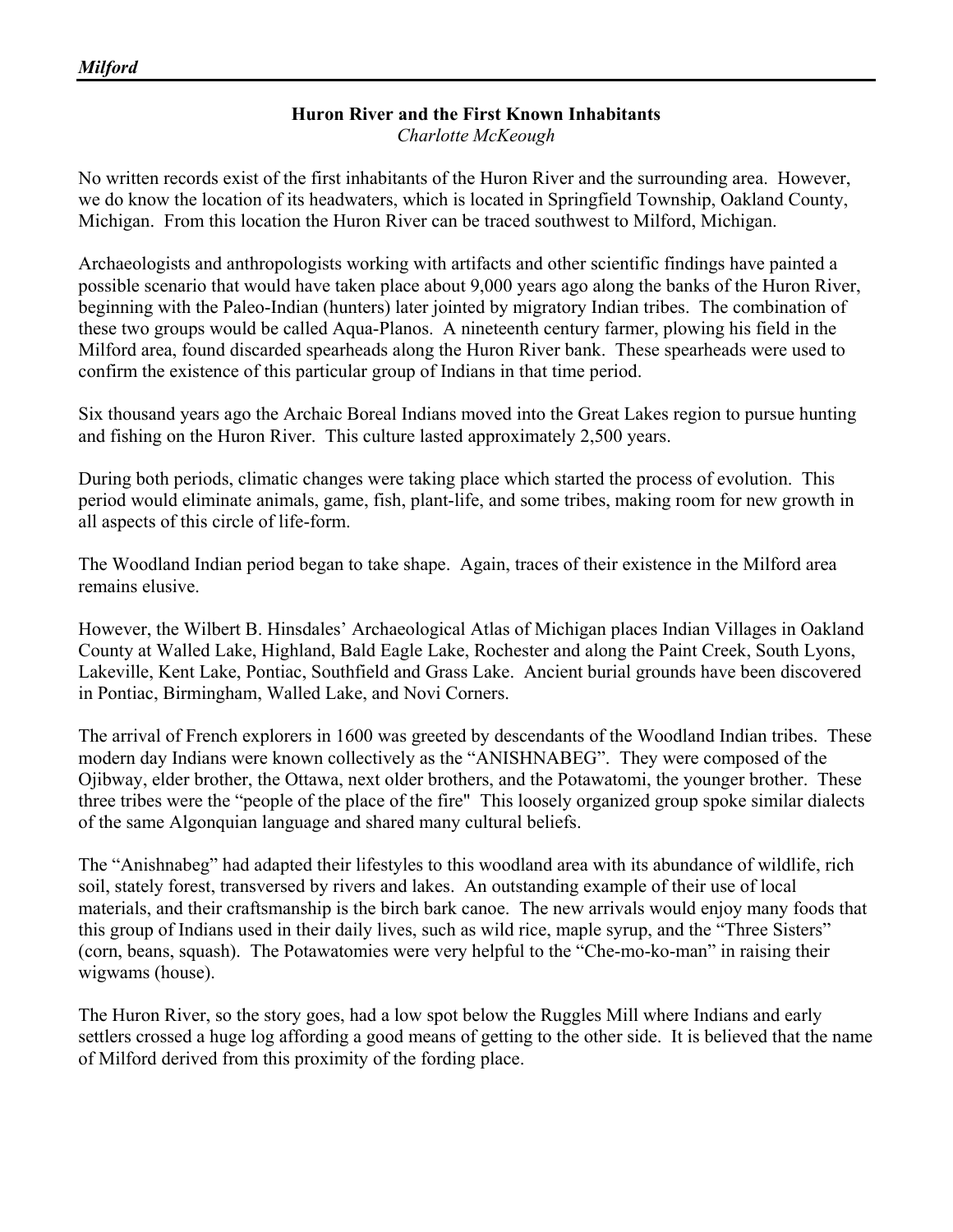The sale of the eastern part of the state in 1807 caused a large emigration of Indian tribes from the Huron River and Detroit areas.

Eventually, the Indians were moved, placed on reservations, or perished from the introduction of diseases (ex. Smallpox) by these new arrivals, or became a part of the dominant culture.

However, the Indian Community has survived in Michigan. The 1990 Census of Oakland County listed 3,948 American Indians, which includes the Eskimo and Aleut Indian located in Oakland County.

Huron Valley Indian Education Program provides services for 170 students and their families located within the Huron Valley School District of Oakland County. Some of these families have been involved with the program since its inception. Other families of American Indian descent moved to the area for the same reason our forefathers did. They want to enjoy the beautiful, bountiful woodland area transversed by rivers and lakes that enhances their modern family lifestyle while retaining a closeness with Mother Earth and all that she has to offer.

*Peter's Mill, Milford. Historical photo courtesy of the Milford Historical Society*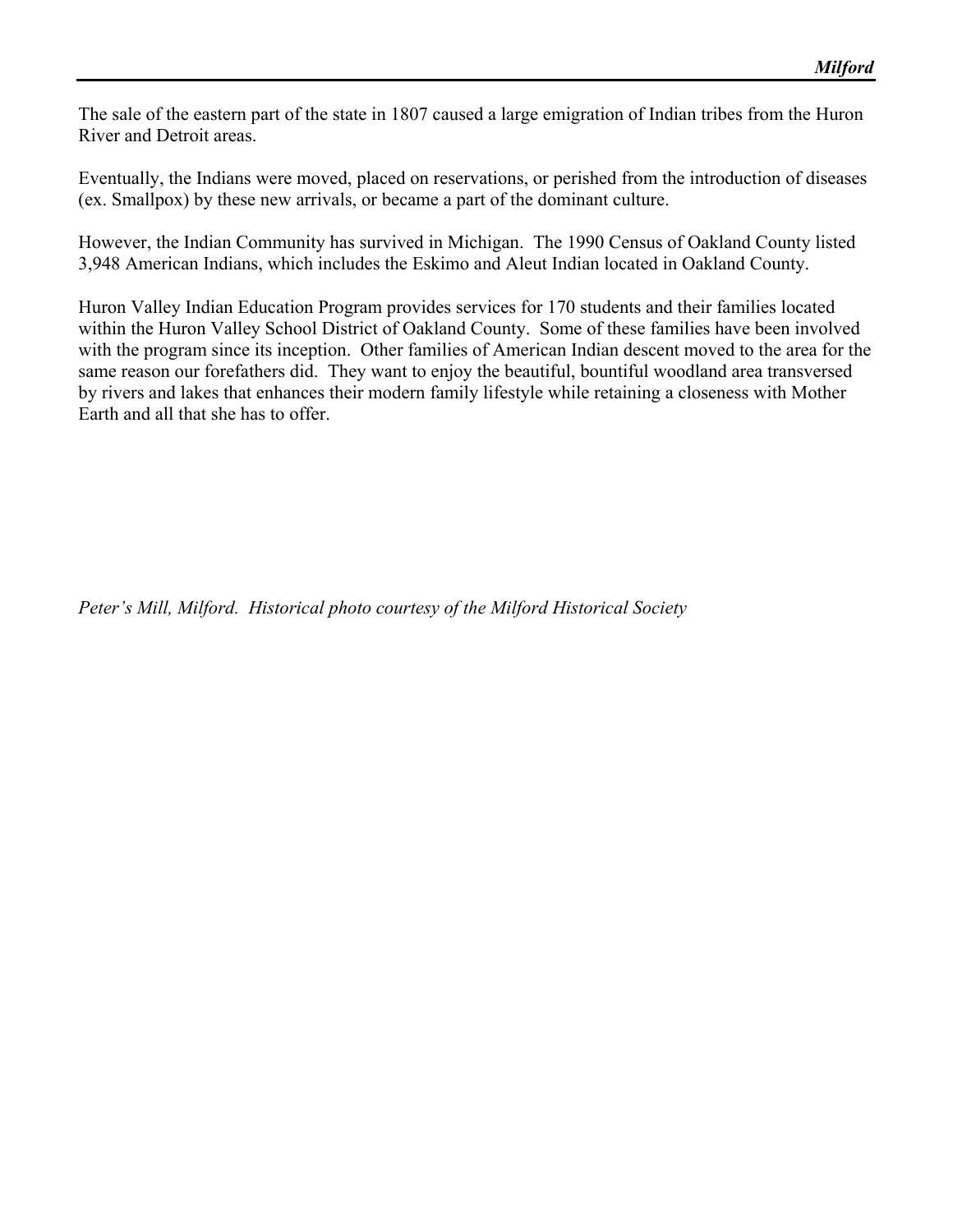## **Brighton Area Historical Society**  Marieanna Blair

Located several miles from the Hyron River, the village of Brighton would probably not have come into existence had it not been for the creeks which feed into the River. In early spring of 1833, in Brighton Township, Evert and Ruby Woodruff entered 160 acres of Section 34, and by the last day of May he and his family took residence. (Probably a log cabin.) During the summer Evert built an earthen dam approximately ½ mile south of the north section line on what is now known as Woodruff Creek.

In the fall he built a sawmill by the dam from which ran a sluice about one mile long. A three story gristmill, with an undershot wheel, was erected that next year near the end of the sluice. Both mills were supplied with water power from that stream. By 1835, the sawmill was producing lumber for boards to lay two floors in Benjamin Blain's cabin in the northwest corner of the Township.

Woodruff ran the mill until he sold it to Thomas Woulds and Timothy Warner in 1867 who changed the name to Pleasant Valley Mill. However in 1872 this partnership dissolved with Woulds retaining the mill. Henry Nye bought the mill in 1878. By 1934 William Ford owned the deteriorating mill and had it town down. It seems likely the advent of the rail road negated the need for a local saw and grist mill.

Aaron H. Kelly entered 63 acres in Section 6 and 208 acres in Section 7, Brighton Township, in 1833. He soon built a substantial house and then a sawmill in 1837. This mill, operated by water power (upper Ore Creek), was known far and wide in those early days and furnished lumber for many of the first buildings erected in the county. About the last work done by this pioneer mill was sawing a quantity of plank for the Detroit and Howell Plank Road. Further upstream, in Section 5, Rev. Wm. A. Clark, by 1839 had also erected a mill.

It was the summer of 1832 when brothers Almon and Maynard Maltby arrived in Brighton Township. Maynard bought 63 acres of land in Section 31, which became the site of Brighton City. But it was 1834 before the brothers built a dam across Ore Creek in the vicinity of Third Street. This supplied power for the Maltby sawmill. One of their customers was Chester Hazard of Genoa Township. During the winter 1836-37, Mr. Hazard drew whitewood (tulip) tree logs, cut on his own farm, To Maltby's Mill and had them sawed into lumber. It was principally of this lumber that the house was built. This was probably the first frame house erected in Genoa Township.

Prior to the advent of sawmills in the area lumber was drawn by ox team from Ann Arbor or Detroit. A case in point being that of Lewis B. Fonda who, in 1832, entered the W ¼ of the SW ¼ of Section 32. In 1834 he erected on it a frame house, said to have been the first in the county and at that time was regarded as a dwelling of considerable pretension. The timber with which it was built was drawn from Ann Arbor, a distance of 20+ miles, by ox teams.

The advent of gristmills eliminated the tedious hard grinding or grain or the expense of several days' travel to bring it from Detroit or Ann Arbor in order to have flour. Although Brighton Village was centered, in 1840, on the hill where Spencer Road and Rickett Road intersect the Grand River Trail, called "Upper Town", Orson Quackenbush selected vacant land in "Lower Town" to build the Brighton Flouring and Gristmill. I was located a bit upstream from Maltby's Sawmill on Ore Creek. After securing the plot, water rights also had to be obtained before building the dam. Quackenbush's mil saved farmers the long trip to Woodruff's Mill on Pleasant Valley Road, about four miles east of town.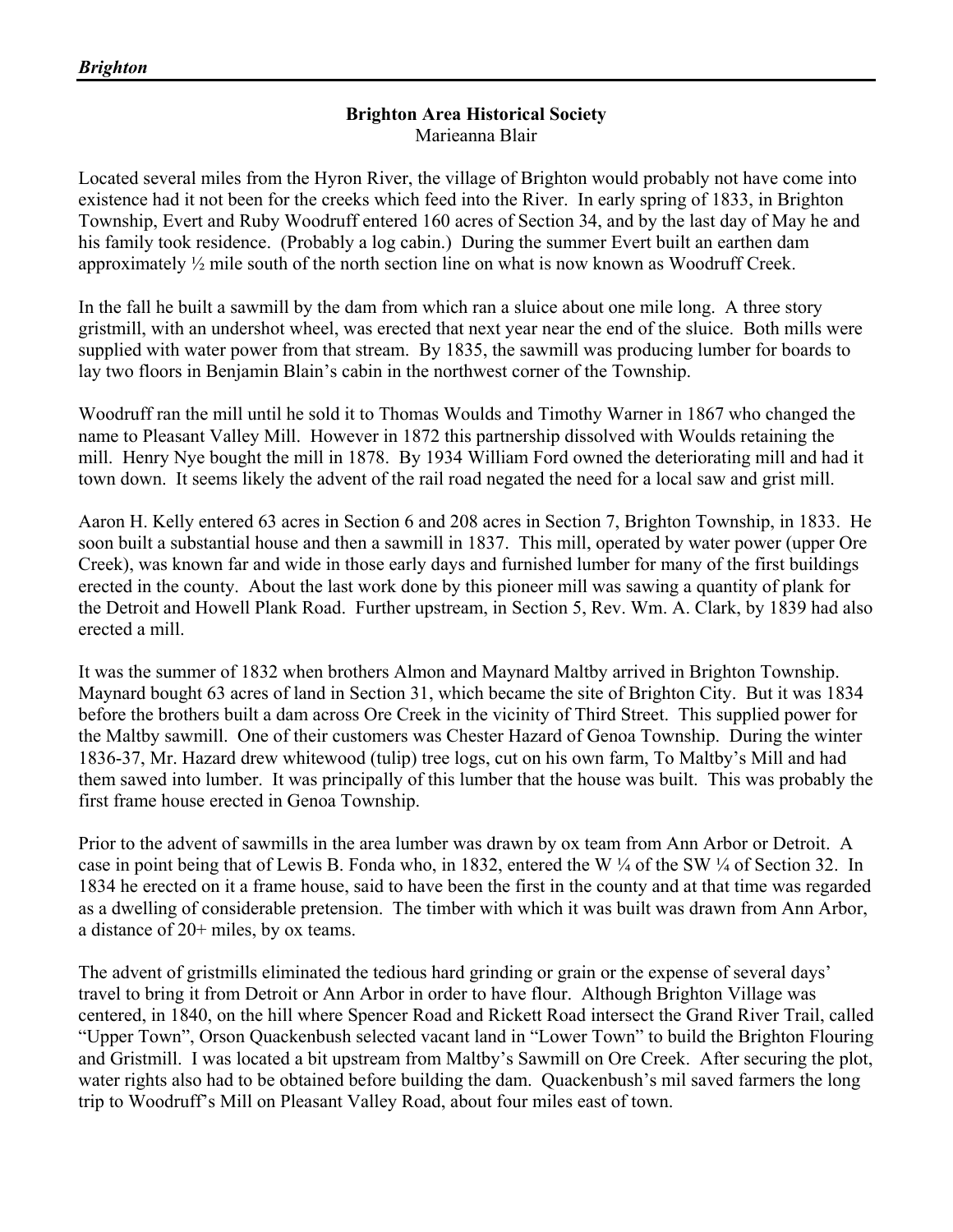Straddling the stream the location was on low and marshy ground. Moving dirt with a small slip scraper with one h.p. to construct the dam and spillway and form the raceway ponds north of the mill required considerable time and energy. (It seems likely the lumber for the mill was cut by the Maltby Sawmill.) Quackenbush operated his mill for a few months and then sold the mill, including all the property rights, to Rev. Wm. A. Clark. Clark died in September 1841 and his heirs sold the mill back to Quackenbush.

In 1847, Quackenbush sold the mill to the aforementioned Evert Woodruff, who, two years later, sold the mill to Lyman Judson who owned a large farm on the Grand River Road, just east of the village limits. Judson enlarged the mill, removed the old breast water wheel and installed a French turbine type of water wheel. In 1856 Egbert F. Albright and Chester Thomson bought the mill. These two made other improvements during the next 25 years the mill was owned by them.

The Brighton Mill was periodically sold to others. Up into the 1930s foour was being ground at that location. However it was torn down after WW II. The city fathers had decided not to take up Henry Ford's earlier offer to buy the mill and construct a park in the valley south of Main Street.

Although the mill was gone, the sluice damn, which enclosed a quiet pond of stagnant, odorous, mosquito-infested water, was still in existence. In an attempt to reduce the negative qualities of the pond, on a hot night in the summer of 1953, a neighbor provided another small, more direct route for the water. Later that night, with a deep rumble and the "dangdest racket you ever heard", the mill pon was no more. Huge trees that grew in the cool, moist hollow came crashing down, a result of the suddenly released water. The pond on the north side of Main Street was again merely little Ore Creek. The surrounding shallow, marshy area soon made itself known to the nostrils in the warm summer sun. Before long a small control dam was built. A large culvert was installed to carry Ore Creek under the street to the south side of North Street, near where the mill once stood. The formerly pleasant hollow was filled in over the culvert and a parking lot was constructed.

Various community organizations have contributed to the enhancement of the area around the mill pond through the years making it a unique and desirable supplement to the town. Brighton Kiwanians built a gazebo on its shores to commemorate the nation's Bicentennial. Sunday evenings during the summer, hundreds enjoy concerts and the fascinating ambience that results when people play, work and exist together. It has become a gathering place for the community just as the old mill was once the center of activity.

Restorations of mills on the many streams that flow into the Huron welcome visitors. Viewers are given a taste of yesterday and a glimpse of the energy of those who preceded us.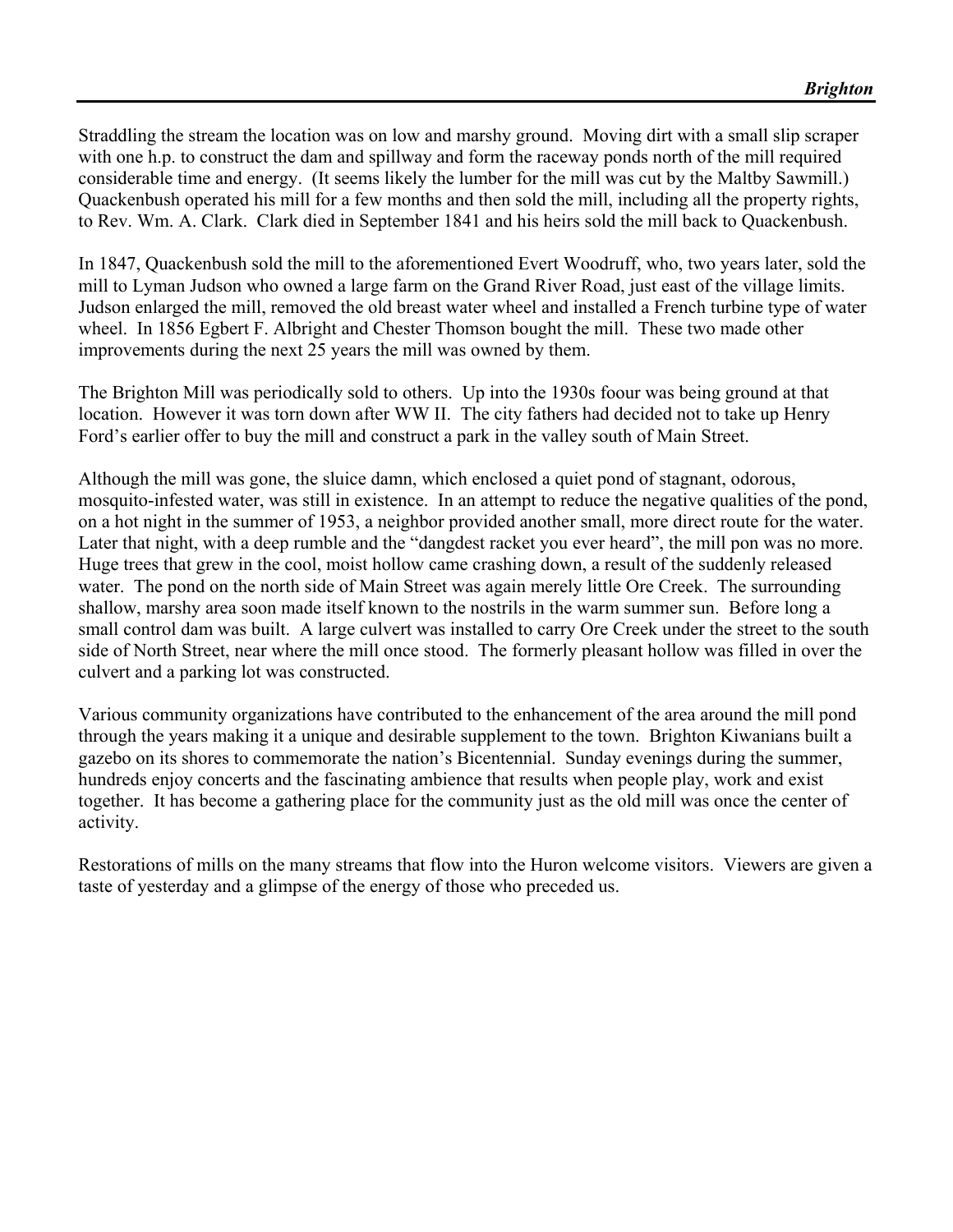## **Honey Creek, "Down by yet Old Mill Stream…"**  *Elizabeth Colone*

The little creek, as yet unnamed, meandered from its source in the west to reach the small valley between two hills in what would one day be known as the Village of Pinckney. It widened, deepened and filled until it formed a pond, a living gift, so to speak, waiting for the pioneers to discover it. William Kirtland, founder of the village, bought land surrounding the pond from first settler, Solomon Peterson, in 1835. In 1836 Kirtland built a flour mill, a blessing to the farmers in the area. A dam was built at the east end of the pond to power the mill. The first grist was ground in 1837. Raising wheat for the mill became a popular crop for cash as well as daily bread. The mill was a successful project even though the Panic of 1837 slowed progress and Kirtland moved back to his home State of New York.

The creek moved along, known at various times at Pinckney Creek, Portage Creek and finally as Honey Creek. The mill continued to operate, grinding, albeit slowly, until 1918. In 1920 Henry Ford, of the Motor Company, purchased the mill and waterway to add to his collection of mills and streams. For reasons not clearly known, he razed the mill in 1920 instead of restoring it as he did other properties in southeast Michigan.

The Village continued to grow modestly and the creek and the pond served it in all seasons. I can speak for it from 1923 to 1993. I believe the streams of this kind are priceless. My father, who came to America from a long line of flour millers along the Danube River in Europe, told me that he thought a river or a creek, as opposed to a lake, paralleled life…living and moving as a person going through life, stopping now and then to help, to rest, to reflect, before moving on to this destiny.

The gifts from the streams are priceless. I have enjoyed so many of them: fishing, swimming (at the old dam site), ice skating, ice fishing, rowing, wading or just sitting on the banks. As school children we thrilled to the annual event of ice harvesting on the Mill Pond.

Before Edison brought electricity to the Village, storing ice for the summer season was very important. Ice harvesting was an important industry into the 1920's. As an adult I have read that just as sunshine and rain were necessary to raise crops, two factors were needed for the ice crop…at least twenty-four to forty-eight hours of zero/sub-zero weather and NO SNOW. Miraculously, these conditions were met year after year. At dawn on the first day all available manpower in the Village was ready with teams of horses, bob-sleds, gaspowered saws and ropes. The ice was cut into huge blocks and quickly moved into Stan Carr's ice house on the north bank of the pond, packed solidly in saw dust and harsh hay to keep until warm weather.

Warm weather brought a lot of activity to the pond where the top of the dam served as a diving platform for the ol' swimming hole. We bought a cottage on the pond in 1944 (now our year-round home) and continued to enjoy all the seasons while raising four sons. As little boys they sailed toy boats on long kite-strings reaching from one side of the pond to the other. One beautiful Sunday afternoon in July of 1947 they "anchored" their boats to come in for dinner. Minutes later we heard screams in the neighborhood and dashed out in time to see the pond disappearing. The dam had burst and, booming like Niagara, the water was rushing off to the east. A small house on S. Howell Street suffered damage as did the pavement. Fish, turtles and heretofore unknown creatures littered the surrounding grounds.

It was several weeks before the excitement died down. The Village Council named a committee to go to Detroit to talk to the powers-that-be at the Ford Foundation about the situation. I was a member of the 3-person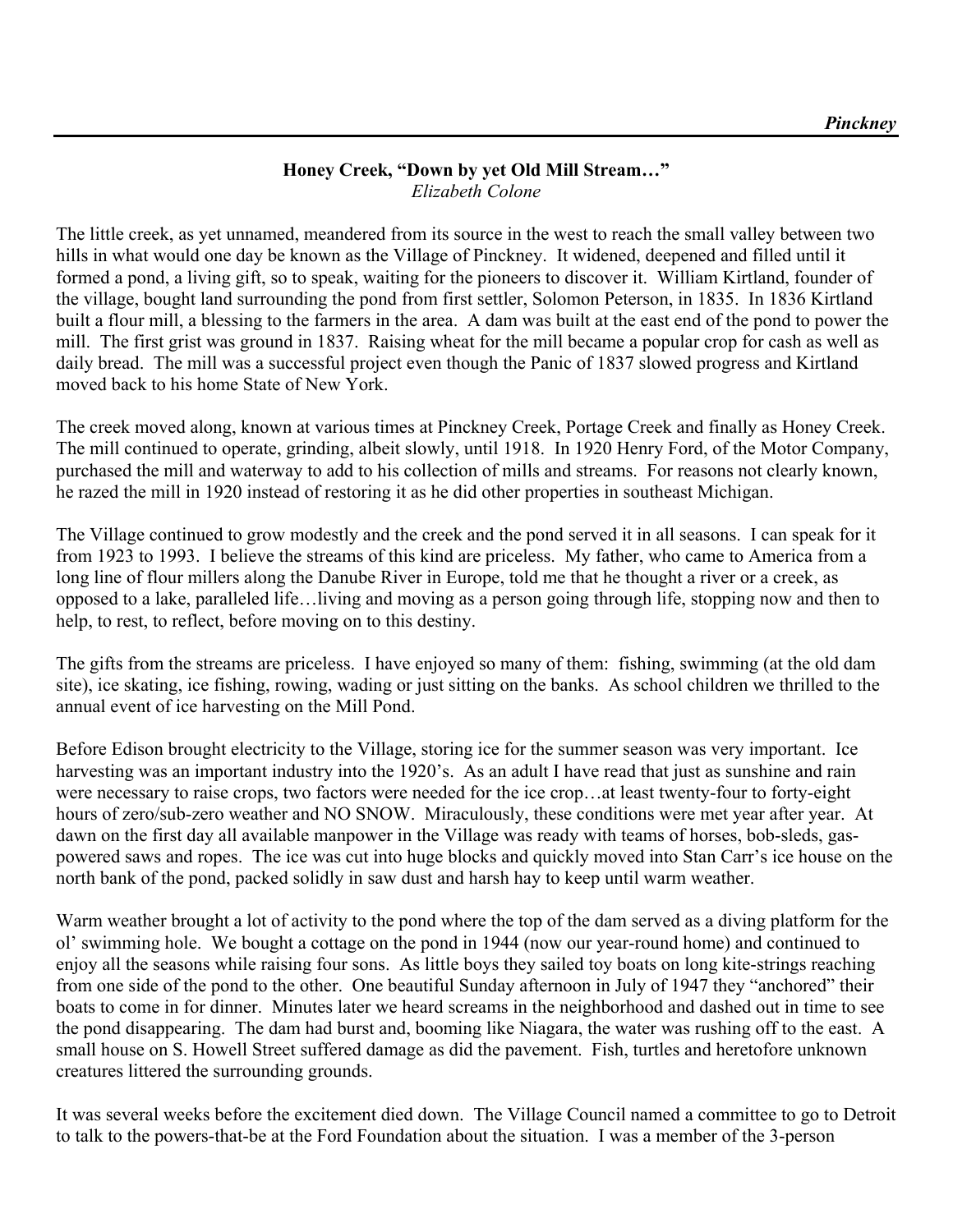### *Pinckney*

committee authorized to offer the Company \$3,500.00 for the "remains". The men we spoke to were noncommittal…more like bored. As a woman, I couldn't resist a last word. I asked if they might even consider donating the property to the Village, which would honor it as a memorial to the benefactor. He answered: "The old man is gone and WE at Ford Foundation are only interested in money".

A local realtor later bought the property but did nothing with it until the late 1980's, when some of the land was sold for a neat little subdivision. The rest has "gone back to Nature" abounding with wildlife, water lily, cattails, peepers and birds, a nice touch of nature that many communities do not have. I think William Kirtland would love it…as we do. Honey Creek goes on to meet the HURON RIVER as always.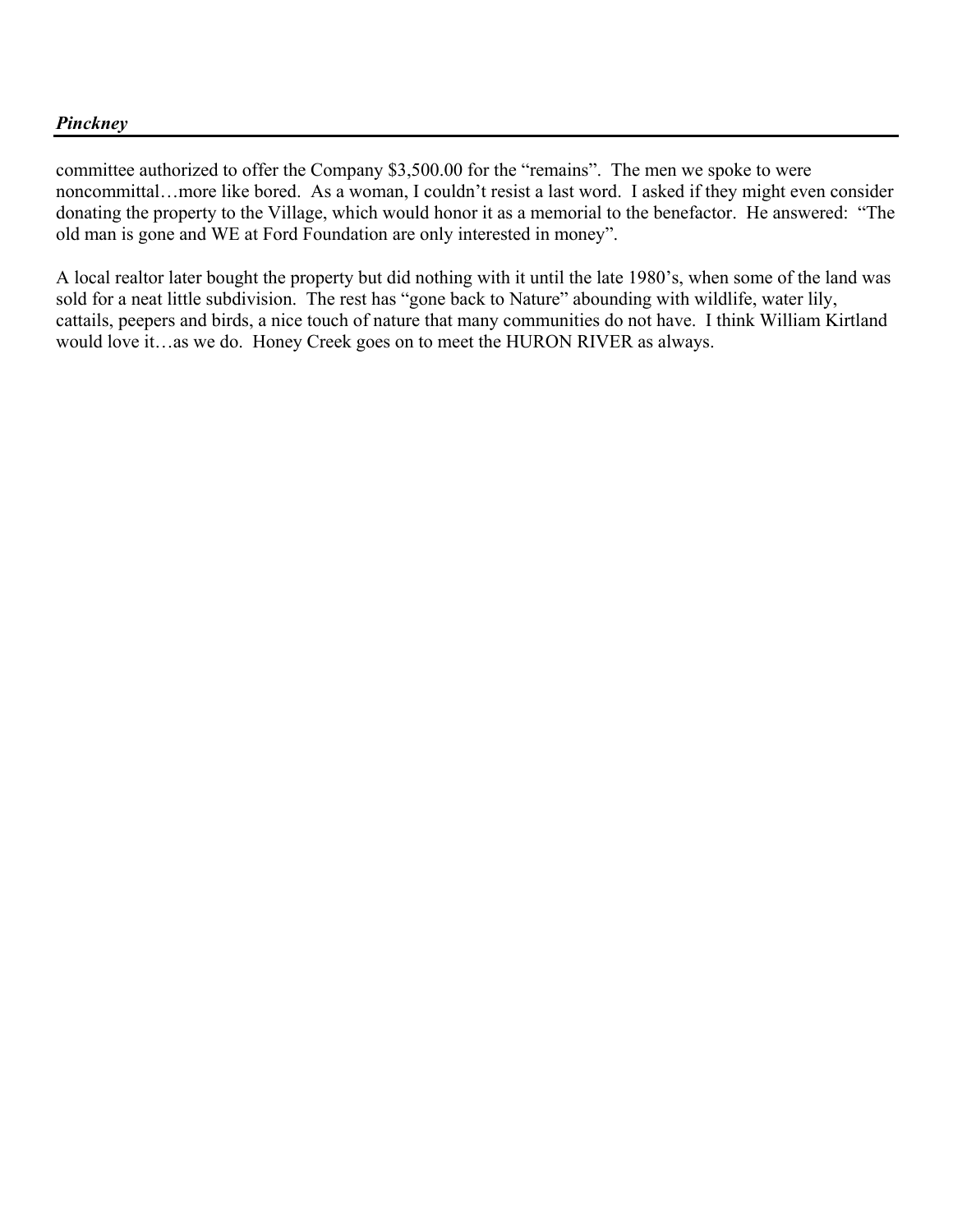# **The Huron River Bandit**

*From Pinckney Pathways* 

His last name was Horton and he operated around the Huron River, many years ago. His family was well known and operated a sawmill and made baskets and crates. Horton had a complex and did not get along with people.

For many years the old Peninsula dam of Dexter was a lovers' lane. There was an isthmus about a quarter mile long between the river and the tail race of the dam. This is now called Camp Newkirk and belongs to the Boy Scounts.

Horton, who was a night prowler, discovered that a number of Dexterites were having illicit love affairs there. These were his first victims and rather easy money as they did not want their affair exposed, but they were soon run out and he had to enlarge his field. Soon there were reports of people being mugged and robbed in various places. In most cases they did not see their assailant. Finally he slipped up. Walter Brass, a tall and powerful man lived about three miles from Dexter on the east river road and used to walk to town at night. Returning home one night, he had just reached the Huron River bridge when he heard someone behind him. He turned and got a blow on the shoulder, instead of the head. He grappled with his assailant who broke away, but not before he was recognized.

While a warrant was being prepared, Horton went to Judge Crane, the circuit judge and pleaded guilty. He was given a sentence in Ionia. Here he was made a fireman in the engine house, from where he made a successful break for freedom. They used dogs to track escaped prisoners then and he was nearly caught but got away by hiding in a hollow log.

The Dexter officers watched the homes of his family and relatives but he his away in the attic of a cousin. After a week of this the cousin became alarmed and had his hired man take him away in a horse and buggy.

When they got south of Manchester, a carriage approached at a high rate of speed. Horton drew a gun and told the hired man to beat it, if it turned out to be officers in pursuit. But it was a false alarm. Horton went to Chicago and was seen several years later, employed as a sailor on the Great Lakes.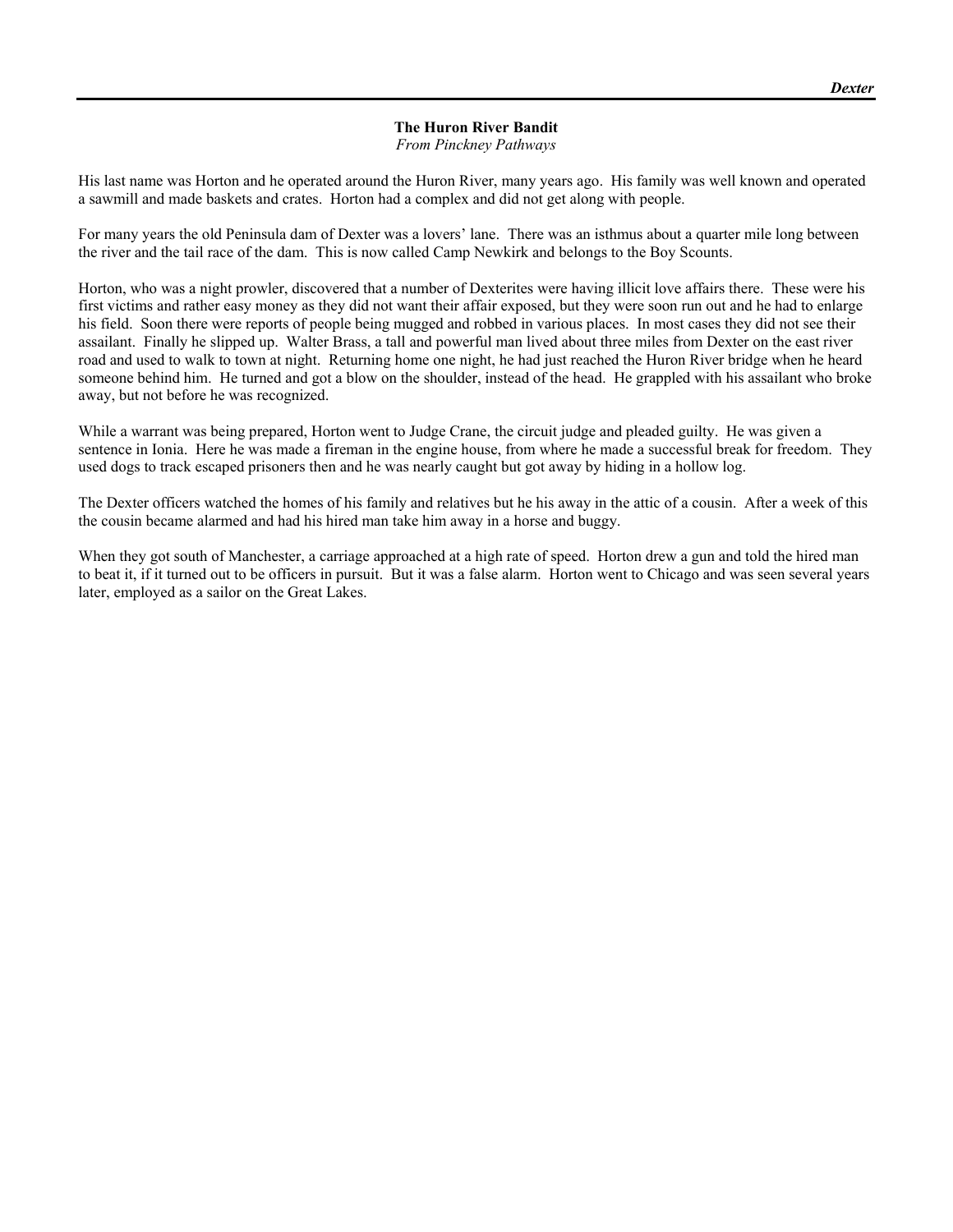# **History of the Huron River and Allen's Creek in Ann Arbor**  *Grace Shackman*

"Our river is the most beautiful I have beheld and abounding with the most valuable fish." This is how John Allen, Ann Arbor's co-founder, described the Huron River one year after he had settled here. The fact that Ann Arbor is situated where it is, in a scenic and hilly location, is because of the Huron. When Allen and his partner, Elisha Rumsey, set out from Detroit in January of 1824, looking for a good spot to start a new town, they happened along an oak opening on the banks of a river. Finding the spot not only beautiful, but practical since the river could furnish waterpower, food, drink, and transportation, they hurried back to Detroit to stake a claim on 640 acres of this land.

Allen and Rumsey's land included a stream, which they early on named Allen's Creek. When they returned from Detroit they set up camp on what is today the corner of First and Huron, now Robby's at the Ice House, near the creek so they would be able to get fresh water for drinking and washing. Later Rumsey and his wife Mary Ann built a house on this site.

Both Allen and Rumsey were escaping less than perfect pasts: Allen was in debt, Rumsey had some sort of romantic scandal. For them, starting a new town was starting a new life, but it was also by necessity a business venture. To afford to stay they had to sell their lots, which meant they had to convince others that Ann Arbor was a good place to settle. That the river was one of the town's draws in seen in the advertisement they placed in the *Detroit Gazette* in June of 1824, saying, pleasantly located on the lower Huron".

People did respond to Allen and Rumsey's invitations, and in two years there were enough settlers to support the operation of a grist mill powered by the Huron River. In the summer of 1826, under the direction of George Noyes, almost all the settlers in the county gathered for a mill raising, similar to a barn raising. According to an account in Charles C. Chapman's 1881 *History of Washtenaw County, Michigan*, "there was a general time of rejoicing that flour could be obtained short of Detroit. The mill was soon in running order and well patronized." Soon a saw mill was added to the river industries, a big help to home building, and later a woolen mill. Another river industry was the harvesting of ice in the winter, to be used in the summer to keep food cold in ice boxes.

For industries that didn't need to use water for power, but just for cooling or cleaning, the water from Allen's Creek could be put to use. In the days when the area around Ann Arbor was still inhabited by wild animals, four tanneries were built on or near the creek in order to use its water to soak their pelts. A foundry used the creek's water for its sand casting, and two breweries used the creek water to cool their beer.

In the 19<sup>th</sup> century, the key to a town's properity was the presence of a railroad. Towns vied with each other to get the train to pass through their town; many promising settlements became just a crossroad after the train bypassed them. But, Ann Arbor was blessed with two railroads, the Michigan Central going east and west, put in along the Huron River in 1839, and the Ann Arbor Railroad going north and south, laid along the main branch of Allen Creek in 1878. Both were placed where they were because of the flat bed along the water's edge.

In the 20<sup>th</sup> century, the creek and river became less important to Ann Arbor's industry. Fires in 1904 and 1913 hurt the river mills, and by the 1920's they had disappeared, the milling industry moving to the west where more wheat was grown. Allen's Creek became less important as a source of water supply and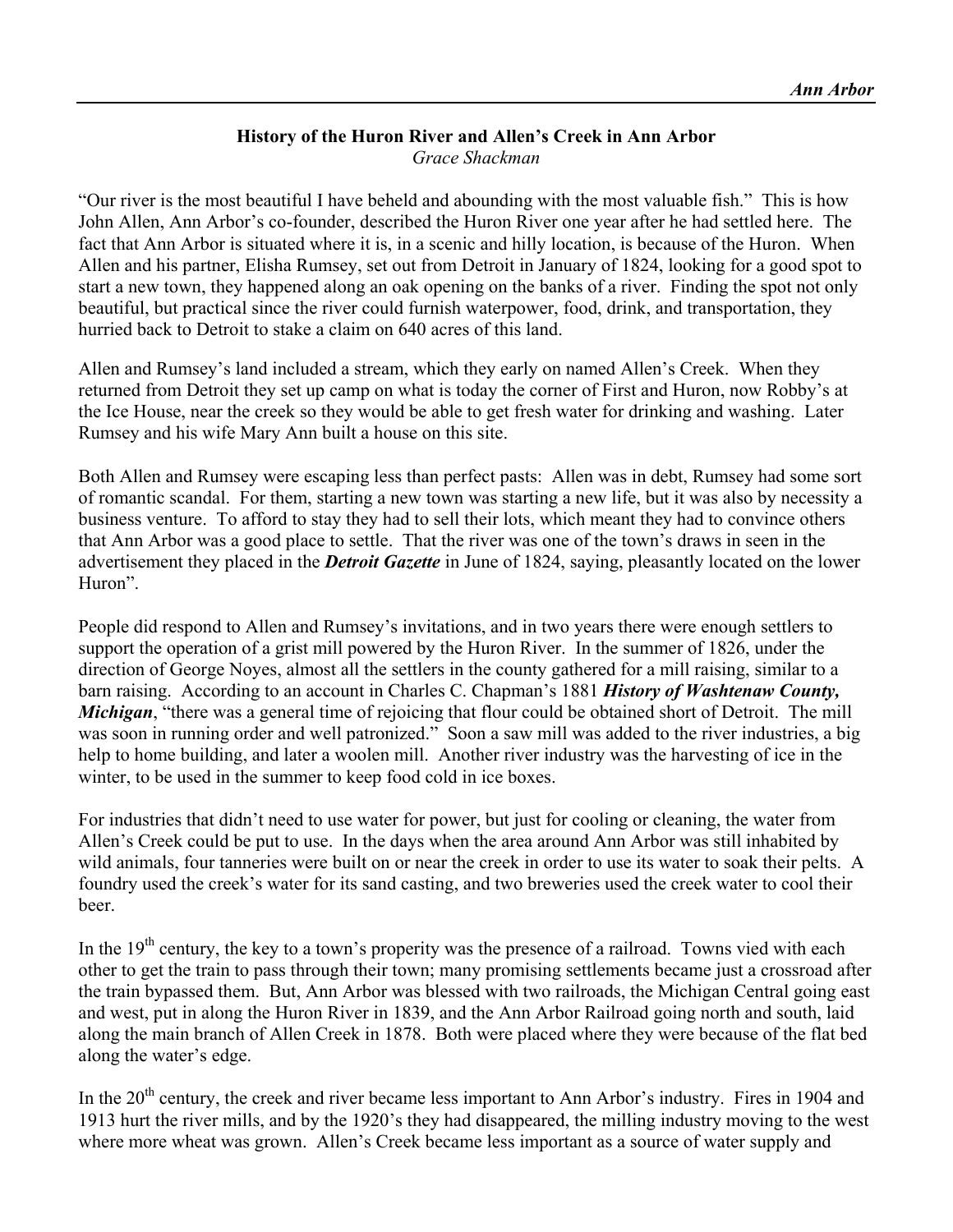disposal after 1885 when the Ann Arbor Water Works Company was set up, followed by the sanitary sewage system in 1893. In 1926, Allen's Creek was put in a pipe underground to mitigate the flooding problem which arose every spring.

Today, the Huron River is still used as a source for drinking water and for water disposal. But it also continued to provide, in a timeless fashion, the beauty that appealed to Allen and Rumsey. Now that the water is not needed as a source of power, the banks can be returned to recreational use. Island Drive, developed in the 1890's, was Ann Arbor's first serious water park. Residents would drive out in their horse and buggies and spend the day there. Today, Island Drive has been followed by a whole string of parks along the rivver including Barton, Argo, Bird Hills, the Arboretum, Full, Riverside, Furstenberg, Gallup, and Parker Mill. Canoes can be rented at Argo and Gallup.

The newest park area to be developed is Bandermer, on the stretch of river along Main Street, north of the downtown area, which was given up to industry for many years. The Ann Arbor Parks and Recreation Department buys land on the river whenever they can, planning to some day have a trail system that would follow the Huron River all through town. When this happens, Residents will be able to walk along the river, just as Allen and Rumsey once did.

 "water was clear as crystal, well stocked with fine rish, and good resort for deer. There was a large Indian planting ground, rows of corn. On the banks of the Huron River was an Indian cemetery, many braves and one chief buried there. Nearby is the Detroit Indian Trail, about 20 inches wide, and sometimes as deep as a ponies [sic] knees, on the south side of the river, until it reached a ford about two miles east of Ann Arbor, where it crossed over to the north bank to Detroit".

Warner Wing

(from the **Michigan Pioneer & Historical Books**, book 27, p. 265)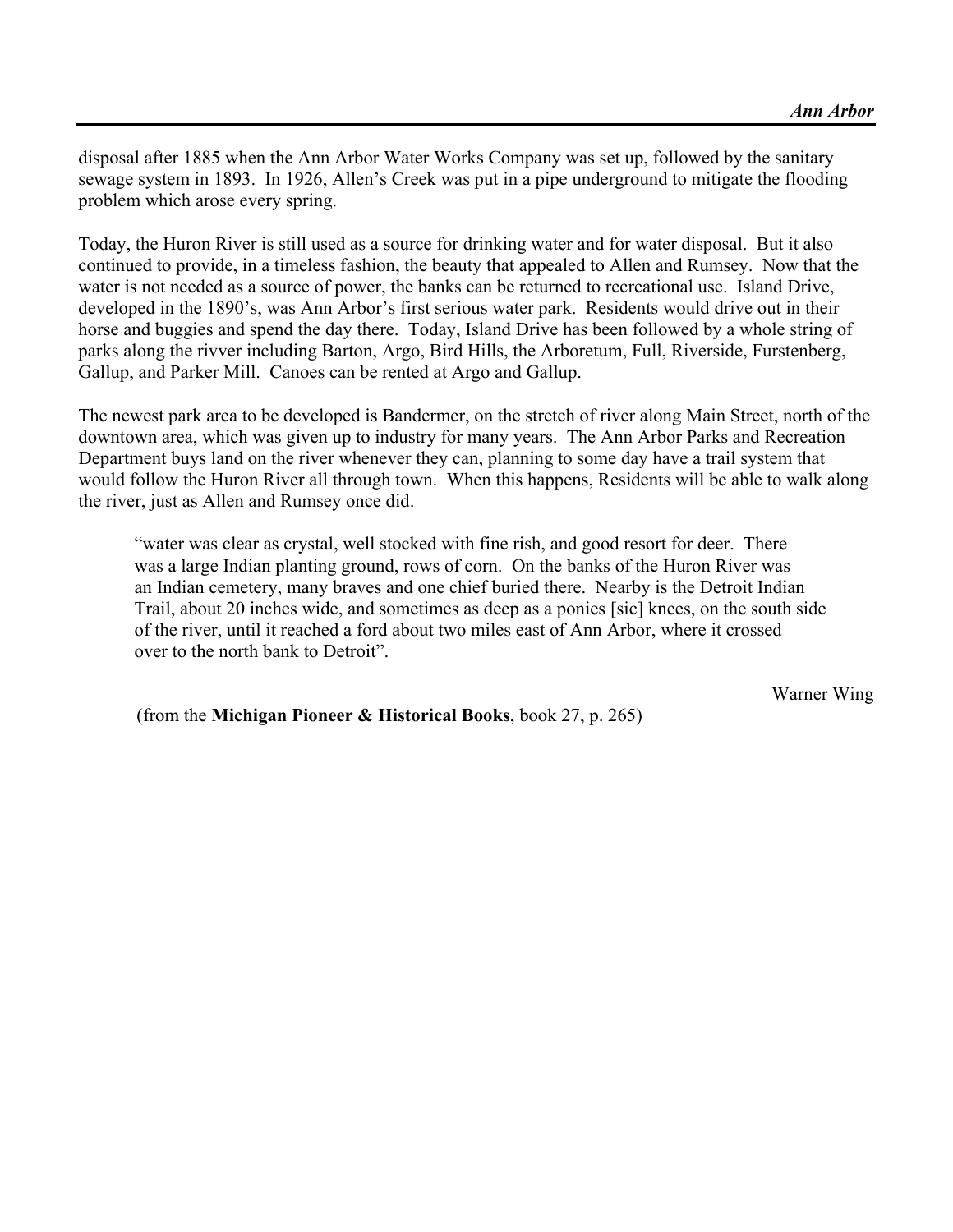### **A History of the Huron River in Ann Arbor**  *Carol Butz*

### **Transportation**

Before white settlement in this section of Michigan, the Indians used the Huron for east-west travel. They canoed up to the headwaters of the Huron, portaged to the headwaters of the Grand River, and followed that stream west to Lake Michigan. In 1608 LaSalle, copying the Indians' canoe transportation, travelled east on the Huron on his return trip to Quebec. His is thought to be the first boat built by Europeans in Washtenaw County.

The heavier, clumsier, flat-bottomed boats of from 5-10 tons used by the white settlers of Washtenaw County to carry furniture, provisions and product could not navigate the Huron above Snow's Landing (present day Rawsonville). Beyond that point all goods and people had to use roads renowned for their seasonal failing. Wystand Stevens recounts a story: "Andrew Nowland claimed that he had plunged into the ooze with his team west of Ten Eyck's tavern (now Dearborn), and did not see his horses or wagon load of provisions again until they reached the bank of the river at Swartzburg Plains, where he noticed the tops of their ears coming up out of the mud."

Difficulties with overland transportation led the citizens of Ypsilanti to try river travel again. In 1833 a boat was built in Ypsilanti and navigated between there and Detroit until it was wrecked in December of 1834 while carrying a load of bricks. Construction of the Michigan Central Railroad along the south shore of the river met the area's need for transportation and brought to a halt any efforts to render the Huron more navigable. While the river itself had proved too shallow for river-borne transport the river corridors did provide a graded site for railroad bed construction that was utilized by the Michigan Central. The Michigan Central reached Ypsilanti in 1837 and Ann Arbor in 1839, providing fast, efficient transportation to Detroit.

## **The Mill Era**

The Huron River, which drops 200 feet from Portage Lake to Rawsonville and 42 feet within the city of Ann Arbor, was particularly useful as a source of water power that early settlers were quick to take advantage of. Allen's Creek and Traver Creek were also utilized as power sources. The early mills primarily served the agricultural interests of the town, providing processing services for farm products and materials for the growing community. Within the first five years of settlement the following mills were built.

- ♦ In the summer of 1824, Robert Fleming built a sawmill on Sec. 25 (N. of Huron River at Gettysburg). Today this is just east of the intersection of Dixboro and Geddes Roads.
- ♦ In 1825 Andrew Newland built Ann Arbor's first saw mill at the north end of N. State Street. The race for this mill was on the south side of the river and must have come from the Allen's Creek race.
- ♦ In August of 1826, George W. Noyes built a grist mill on N. Main Street, run by water from Allen's Creek.
- ♦ During 1829-30, Anson Brown built the flouring mill of Swift and Co. and the dam and race at Argo to power it.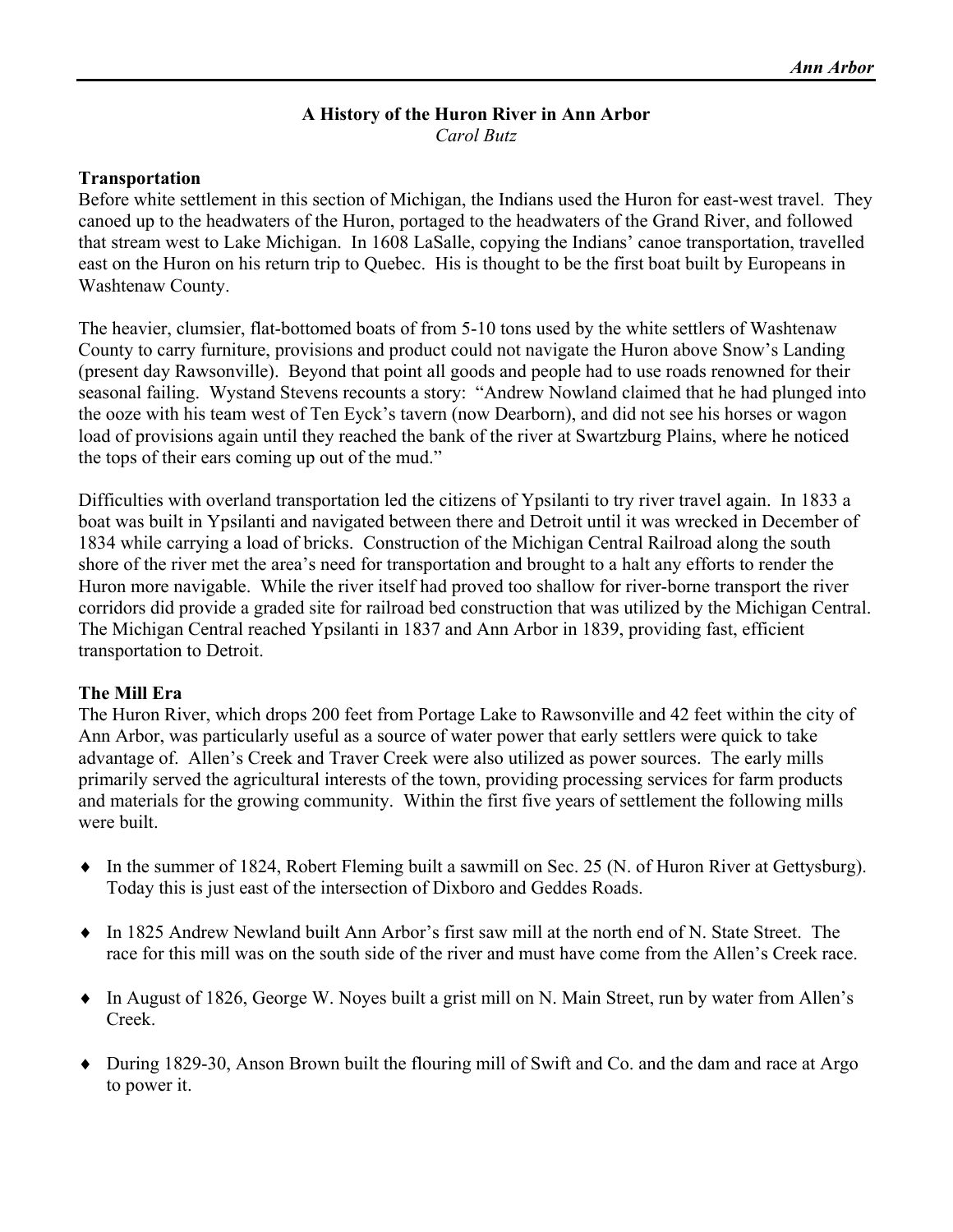By 1854 Ann Arbor was a town of 4,500 inhabitants. There were no more sawmills along the local river bank but a foundry (Huron St. at Allen's Creek), Lund Paper Mill (Broadway on Huron river) and a woolen mill (Broadway on Huron River) had joined two flouring mills (at Main st. on Allen's Creek and Sinclair's at Broadway on the Huron). Much of the forests of the surrounding area had been cleared and now the need was to mill the grain from agricultural fields and process wool from the sheep that Washtenaw County was producing in increasing abundance.

#### **Electricity**

Waterpower was first tapped for electricity on the Huron at the Geddes Power Plant of the Washtenaw Light and Power Company about the year 1884.

In 1905 the Detroit Edison Company began purchasing the water rights, flowage rights and land use for the construction of their proposed dams along the Huron River. Land, rights and power plants were purchased at Geddes, Argo, Osborne, Delhi, Barton, Fosters, Superior, Ypsilanti, Dexter and Belleville by the year 1908. In 1912 Barton Dam construction was started. It was the only "high wall" dam on the river at the time, with a head of 25 feet. Argo Dam was rebuilt in 1913 to increase its head from 8 feet to 14 feet. By 1925 the Edison Company had power plants at Barton, Argo, Superior (built in 1914 and again in 1918), Geddes or Dixboro (built in 1916) and French Landing further downstream (built 1925). Water rights to three more dams were never developed.

The entire program of the river contemplated nine plants that would have had a total of225 feet of head and produced 45 million kilowatt hours annually. Several factors had changed between 1912 and 1925 to cause the abandonment of the original concept:

- ♦ construction costs had gone up by 250% and steam-generated electricity had become economically competitive,
- ♦ regional population growth rendered the water-produced electricity insignificant,
- ♦ water flow in the Huron River had been altered by clearing and drainage of the land so as to accentuate a flood-low flow type of river (i.e. under natural conditions of forestation rainfall is absorbed by the soil and drains gradually into river systems. When the forest was cleared in the Huron drainage basin, rain and melting snow drained into the river more rapidly, creating a fixed situation that could not be retained by the dams. Therefore the water had to be released and could not be used for power production. Rapid seasonal drain-off also meant that less water flowed during dryer seasons.),
- land development in the regions around Portage Lake precluded water storage in that area.

The use of the Huron River for hydroelectric power production has had long term implications that affect land use today. Because the Edison Company constructed dams that changed the water levels of the river, the company required ownership of water rights of all land abutting the river affected by the water level changes. In some cases, such as at Barton this necessitated the purchase of large land tracts not directly utilized in the production of electricity. A subsidiary company, Huron Valley Farms, was incorporated and a graduate of Cornell Agricultural College was hired to develop the land to advantage. Huron Valley Farms was responsible for the development of Barton Hills as a residential area, the extensive planting of pines near Barton, the running of a model dairy producing certified milk (to demonstrate the multiple uses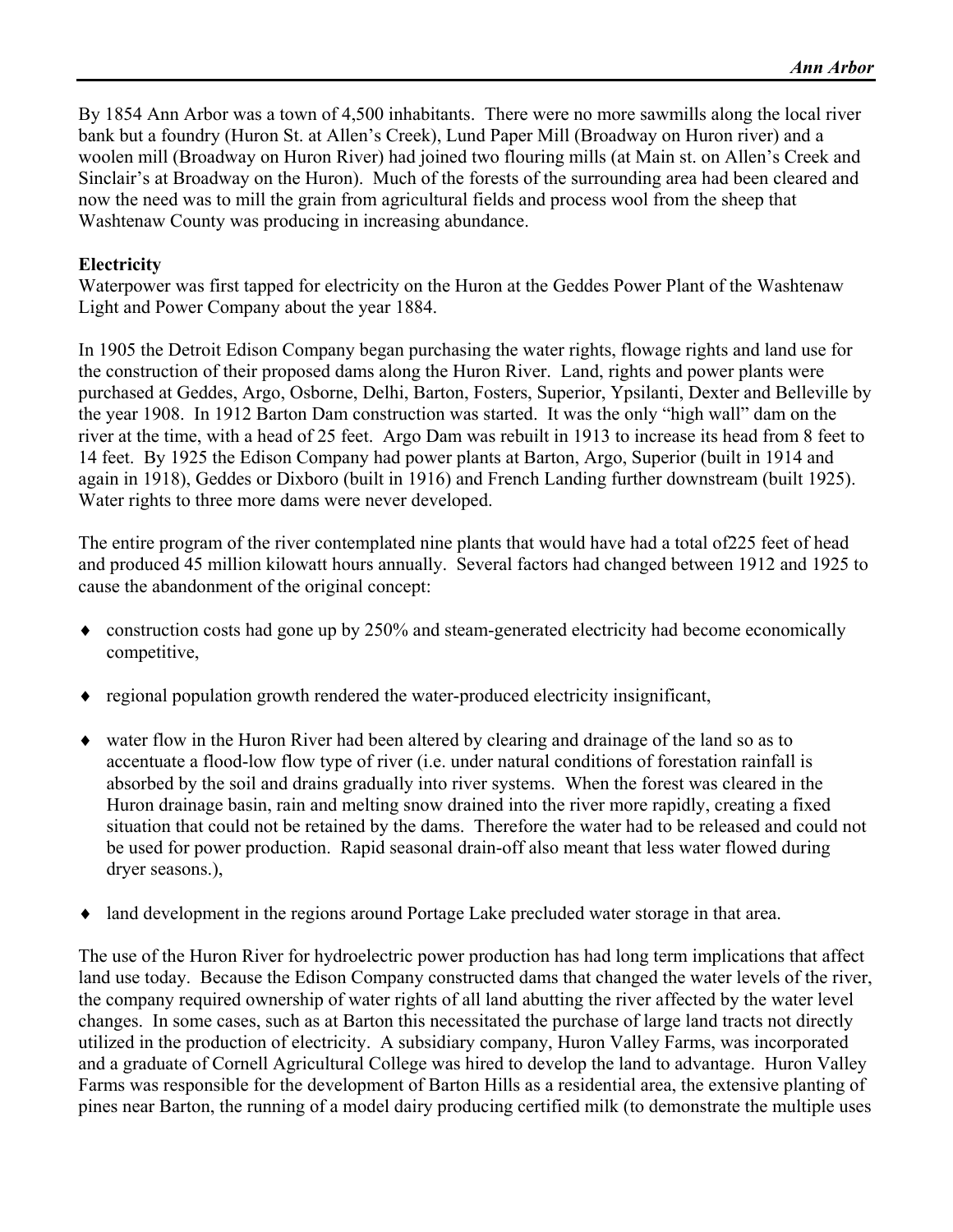of electricity), the planting of a peach orchard at Dexter, and a cherry orchard along Huron River Drive. Another project was the conversion of a farmhouse into a rest home for "Detroit Edison Girls" known as Vivienne Farms. A rebuilt version of Vivienne farms currently serves as a meeting place for Detroit Edison officials. The extensive, largely undeveloped land holdings were still held by Detroit Edison in 1959, when hydroelectric power production on the Huron River was deemed no longer profitable.

#### **Parks**

The first meeting of the Parks Commission was held in 1905 and Ann Arbor's park system was initiated shortly thereafter with three tracts along the river: Island Park, Riverside Park and Glens (part of today's arboretum). An early goal was to make a park along the Huron from Ypsilanti through Ann Arbor and up to the summer resorts up stream. A 1914 newspaper report mentions a "boulevard system" incorporating, in part, Cedar Bend Boulevard, which was to have encircled the city.

Through the early  $20<sup>th</sup>$  century much interest was exhibited in the establishment of a park system, and, prior to 1920, Fredrick Law Olmsted visited the city and was engaged to formulate a Plan for Ann Arbor. The Plan, submitted in June 1920, show parallels with the Olmsted Plan for Boston and its extended park system along the city's Charles River. The Olmsted Ann Arbor Plan shows a series of parks and parkway extending along the river and then south from Barton Pond around the western edge of the city. The Mayor's message to City Council on May 4, 1925 urges voter acceptance of a proposed purchase "in accord with the City Plant prepared by Olmsted Brothers of Brookline, Mass. To link Glen Drive, "The Island" and Riverside Park and give the city control of large river frontage from Geddes to Broadway".

The writte portion of the Olmsted Plan has been lost for several years and only the one map remains (in the Bentley Historical Collection's Map File). It would be interesting to see how the current riverfront recreation plan compares with the Olmsted treatment.

In 1959 the Detroit Edison Company approached the City of Ann Arbor with an offer to sell it holdings of over 950 acres which constituted major portions of the Huron River in the Ann Arbor area. Included in the property was the original bed of the river, four ponds created by the dams and extensive holdings above the high water mark along the river. The lands stretched more than five miles beyond the city limits and included large tracts of undeveloped open space lands inside city limits. After four years of negotiation, On September 27, 1963, the city agreed to pay \$400,000 over a five year perioid to Detroit Edison for all the properties involved. The purchase of the Huron River tripled the land owned by the city for park and recreation purposes.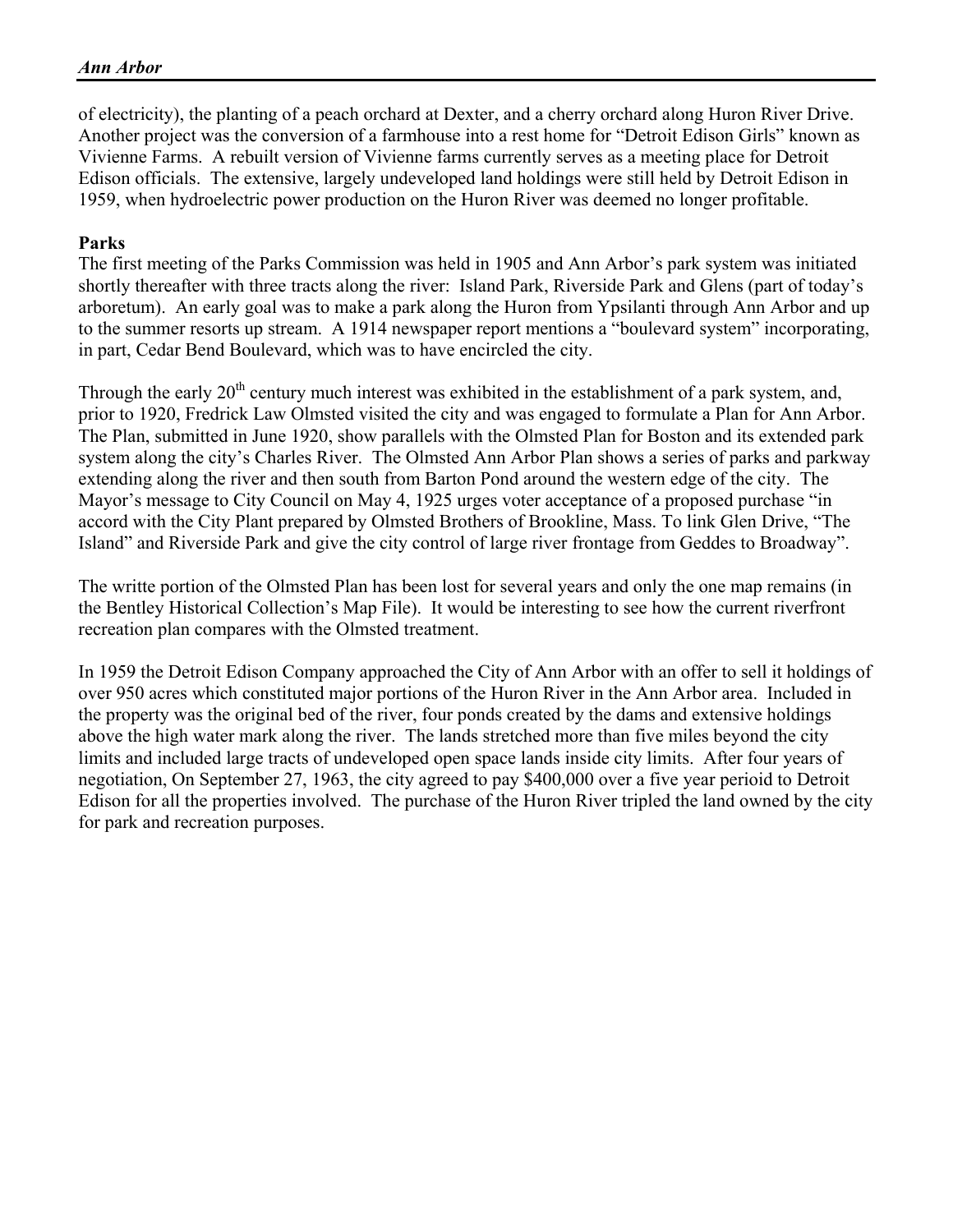#### **Huron River in Ypsilanti**  *Doris Milliman*

The Huron River played an important part in the history and the industrial development of Ypsilanti and now remains a scenic route through the city with several parks along its banks. At one time the river made it possible to build many dams which provided water power for the mills that were constructed. There were Lumber Mills, Grist Mills and Woolen Mills, all of which provided work for people besides furnishing the products they needed.

Just north of the city the dam for the Peninsular Paper Company was built in 1867, the year the company was organized. The river was quite shallow below the dam as it reached the high banks along River Street in the city. There the river turns to the south where a larger dam was built for the Eagle Mill. This mill had an uneven history and its location became the site for the Ypsilanti Woolen Mill where undergarments known as union suits were made. These suits were knitted of cotton or wool thread and the "Top of the Line" were those made of silk thread. Marshall Field and Company was the largest wholesale customer. Times and styles change and the union suit lots its popularity. The company was remembered for the 15 foot lady painted on the side of the building facing the railroad. Wearing a tight fitting union suit, she was sensational and the company received complaints from passengers on the railroad that the painting was too risque. There were, however, those who did appreciate the art work and Ypsilanti became famous for it.

From 300-500 young women were employed at the Woolen Mill and it was the mainstay in the local economy. In the early 1900's the company had economic troubles and the business passed into other hands. The large, imposing brick building was torn down in 1933.

Near East Cross Street was the Deubel Flouring Mill, a very lucrative business which was said to be the largest flouring mill in Washtenaw County. It was capable of producing 100,000 barrels of flour a year and many farmers brought in grain to be ground. This large mill was operated by William Deubel and his three sons who also owned and operated two other flour mills further along the river. Another mill was built by W. W. Harwood on the east side of the river south of the Congress Street bridge. Further south, the Cornwell family had a paper mill with machines that manufactured newsprint for the Chicago Times and for some Detroit papers. This mill and others that used water power from the Huron River not only furnished products but also furnished a livelihood for hundreds of residents of the area.

(Photo)

# *Ypsilanti Underwear Factory*

The river now provides recreational activities in the parks along its banks. Near the Peninsular Paper Mill on LeForge Road is Peninsular Park which was renovated in 1987 and now has picnic tables and playground equipment. It is situated at a good fishing spot along the river. Frog Island Park in Depot Town, between East Cross Street and Forest Avenue, is a popular spot in the summer when a Jazz Festival is held there. It attracts hundreds of people to enjoy the many jazz bands that perform. During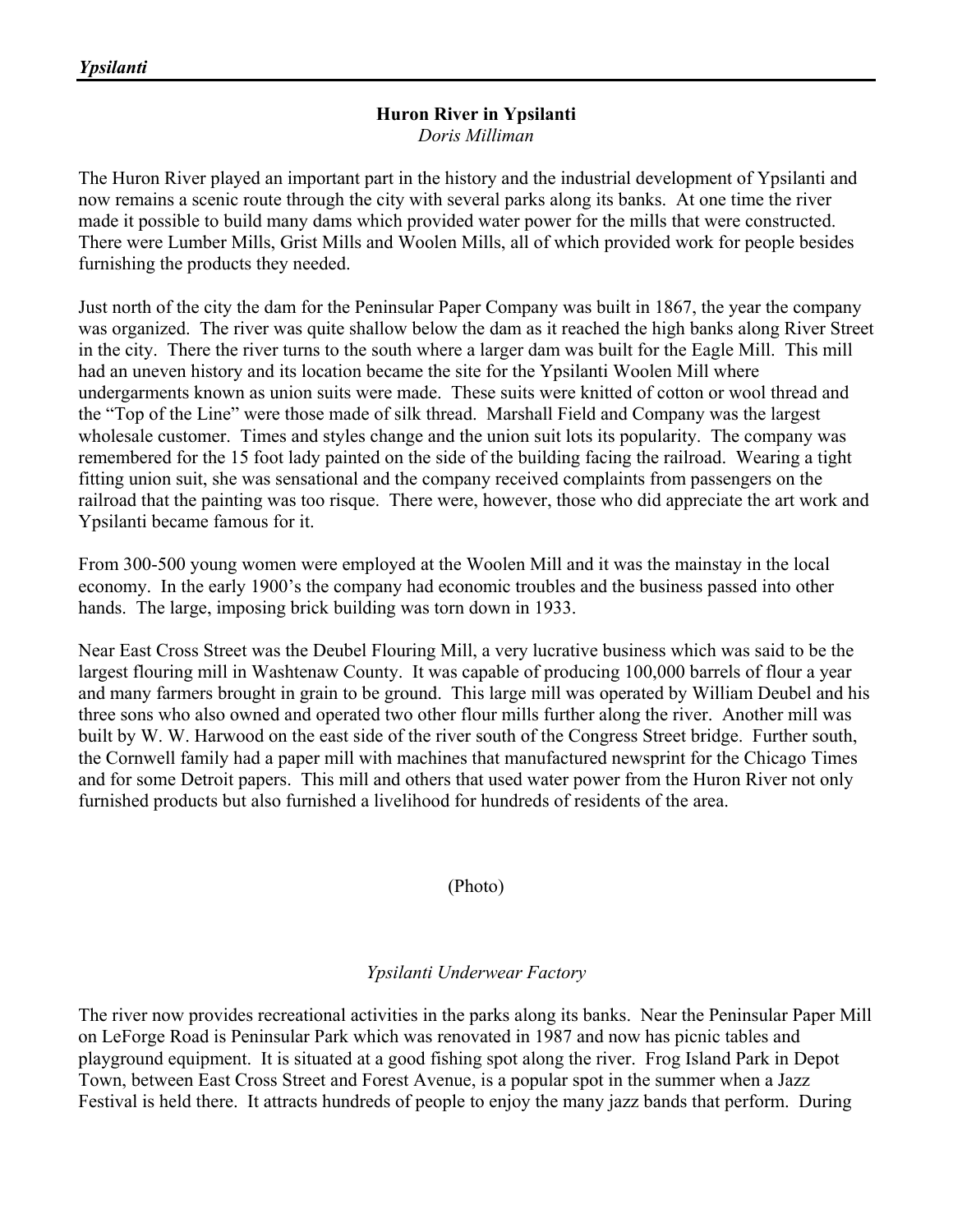the city's Heritage Festival, various events are held on the Island. The Island has had an important place in Ypsilanti's history as it relates to the River. In the 1870's a lumber yard was there and doors, sashes, and blinds were manufactured. At another time, athletic teams from the local high school used the Island as a practice field and now Junior League Ball Teams play there. The Park is connected to Riverside Park by a "Tridge" under the East Cross Street Bridge.

Perhaps the most used park along the river is Riverside, located between East Cross Street and East Michigan Avenue. Hiking paths are laid out along the river and there is a variety of playground equipment as well as picnic facilities. This park is the location for the winter "Festival of Lights" when the trees are decorated with thousands of colored lights and visitors come from many neighboring areas to view this free spectacular event. In August, when the Heritage Festival is held, this park becomes the center of activities. People who work in the area like to bring their lunches to eat under the many trees along the river. Being near the Downtown and the area known as Depot Town, Riverside Park is easily accessible from Michigan Avenue and from Cross Street.

A more recently developed park along the river is one in the Southeast part of the city called Waterworks Park, so named because it is adjacent to a Water Department Building. The area has long been used as a park, but now has a shelter with picnic facilities, a new parking lot and improved and relocated road, and a new ball diamond. This park is accessible from Catherine Street and by a footbridge over the river to Parsons Street.

Early residents often built their homes on the banks along the river, where many stately residences are still being lived in and furnish the nucleus for the city's Historical District. The people who built and who lived in these homes had financial and personal interest in the early banks, the churches and the businesses. Many of these homes had beautiful gardens on the river banks. One of the most outstanding homes on Huron Street was built in the 1860's by Daniel Quirk, Sr. It is a three and a half story mansion with a tower and a mansard roof. There is a carriage house built in the same second empire style as the house.

#### *Photo*

#### *304 North Huron Daniel Lace Quirk house c. 1860*

Next door to the Quirk House is an Italianate style house built by Asa Dow who came here as a partner with Mr. Quirk in the Peninsular Paper Company, the Underwear Factory and was also president of the bank. Both the Quirk and the Dow houses were built of brick. The Ypsilanti Historical Museum and Archives now occupy the Dow house.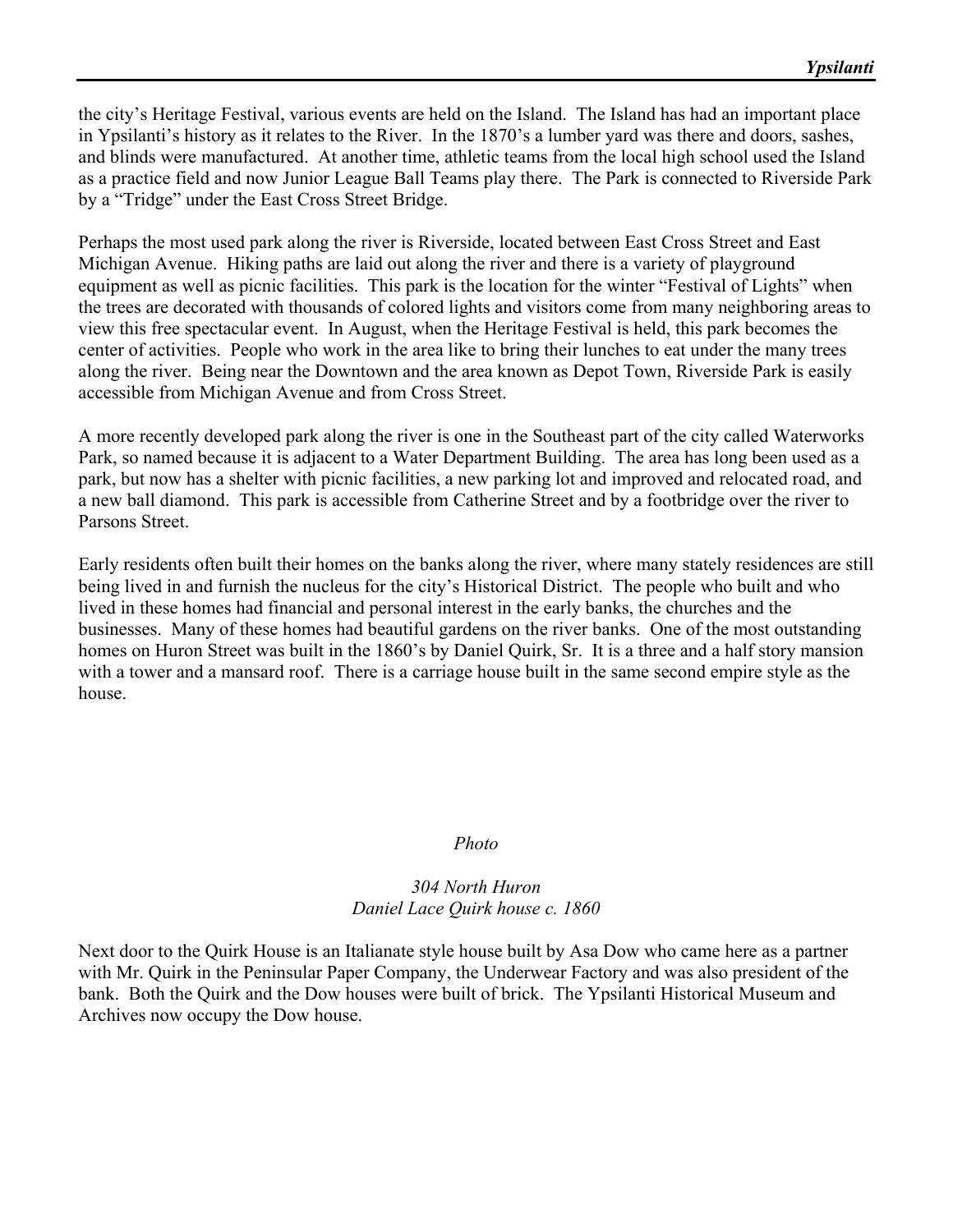#### *Photo*

#### *220 N. Huron Asa Dow House – Ypsilanti Historical Museum*

Another residence in the area is that of Delos Showerman, an early business man who built the house in 1850. It has been the home of other business people, among them the Deubel Brothers, founders of the flour mills along the river. In 1908, Daniel Quirk, Jr., bought the house and had several additions made and in 1927 a large north wing was added to house Mr. Quirk's library of theater arts and circus books. The building is now owned by a law firm.

Space does not allow the mention of the many old homes that line Huron Street on the west side of the river and on River Street east of the river. As the years have passed, the mill and other early manufacturers have disappeared and the auto industry has become the main livelihood for residents of Ypsilanti. The stately homes along the river have remained to reflect another era and the parks serve as recreational areas in this period for more leisure time.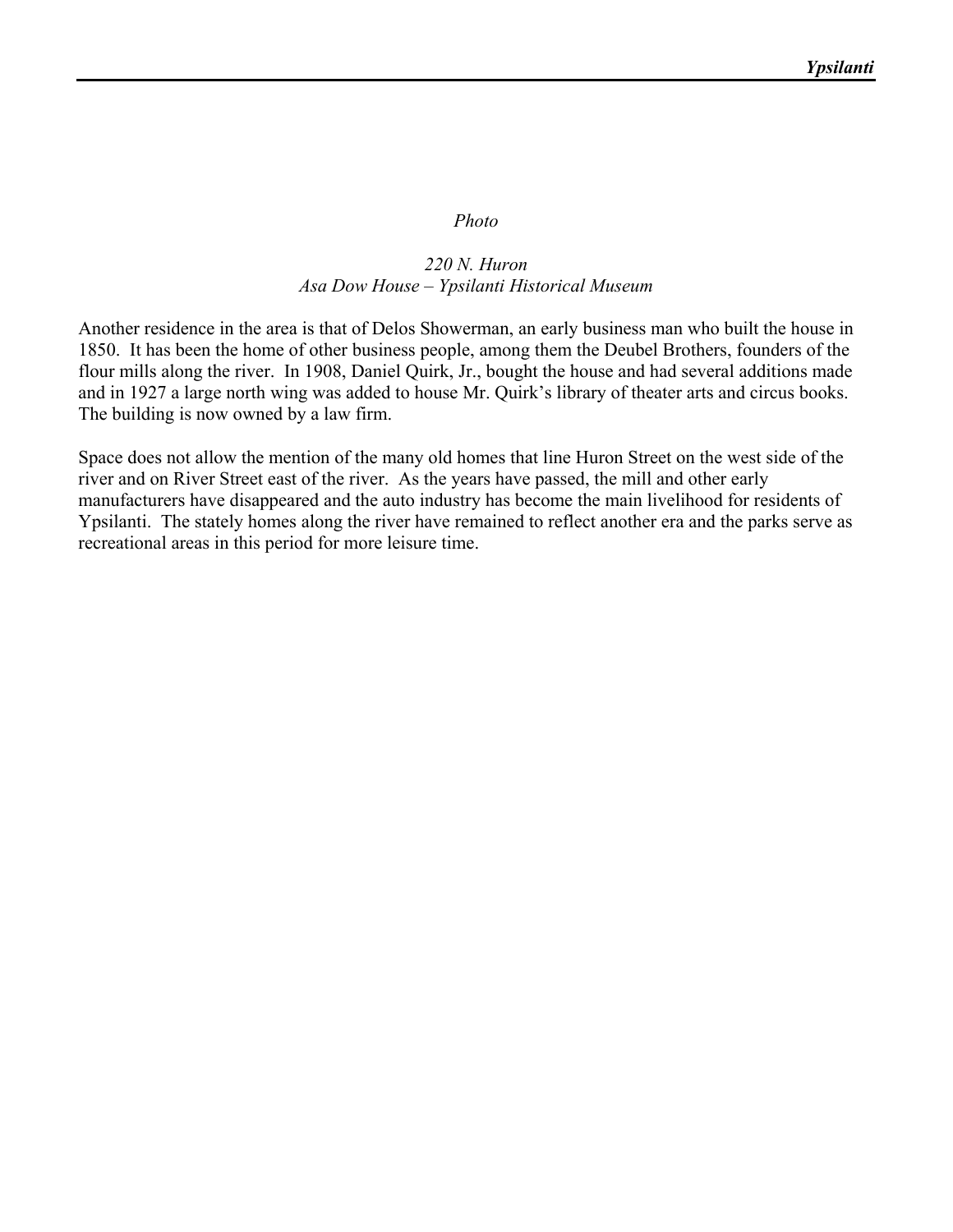#### **The Huron River – Lifeline to Ypsilanti**  *Rochelle Balkam*

Nearly every community in Michigan is dependent on its proximity to water and Ypsilanti is no exception. The Huron River has played a major role since prehistoric times. To Native Americans Washtenaw County (which was in their language Wash-Te-Nong) meant "the land beyond", a reference to the river. Native American settlements were somewhat rare in the county, but the banks of the Huron have provided a wealth of artifacts proclaiming their presence. They made their way along the river and frequently crossed at a natural ford, the current site of the Michigan Avenue bridge in downtown Ypsilanti. Their path took them east from the northern and western part of the state as they made their way to Ft. Malden, in Amhersther, Ontario each season for their annuitties from the British government.

Perhaps the first European to see the Huron River was the Frenchman, Robert LaSalle. He was forced to make a journey across southern Michigan on foot when the first sailing ship built on the Great Lakes, the "Griffon" failed to rendesvous with him at the south bend of Lake Michigan in the winter of 1679-1680. No trace has ever been found.

According to Charles Chapman's History of Washtenaw County, Michigan published in 1881:

The Huron River or the "Giwitatigweiasibi" enters into the township in Section 5, flows southeast through Section 4, 9, and 16 and at the southeastern limits of Ypsilanti begins its tortuous course through Sections 15, 22, 23 and 24, and enters Wayne County at the village of Rawsonville. The Seine-like windings of this beautiful stream and the picturesque vallen through which it flows, earned for it the unrepeatable name conferred by the "simpletongued" aborigines.

It was the French who indirectly gave the river its name. When encountering the Wendat (Wyandotte) Indians with their distinctive "Mowak" hairstyle, they were reminded of the stiff hairs along the spine of the wild boar or Huare-thus Huron.

Another Frenchman, Gabriel Godfroy, who owned one of the original four French claims along the Huron in what is now Ypsilanti, opened an Indian Trading post in 1809. Unfortunately for the Indians and for Godfroy, the treaty of Detroit and the treaty of Saginaw removed the Indians from the area, and he had to move west with them.

The first permanent settlers to arrive were from Ohio. Benjamin Woodruff and several friends arrived in 1823. Their crude lean-tos were within easy access to the river. Within a year, more settlers were arriving at the settlement of Woodruff's Grove. They came up the Huron by flatboat from Lake Erie and the Detroit River as far as present-day Rawsonville. It was called the "Landing" then, because one had to disembark and travel the rest of the way by foot.

Eventually, those early residents of "The Grove" decided to move closer to the new military road being built from Detroit to Chicago. That road, now Michigan Avenue, crossed the river where the two old Indian Trails, the Sauk and the Potawatamie, had crossed. Within two years the new community had been named by Judge Augustus Woodward after the hero of the Greek revolutionary war, Demetrius Ypsilanti.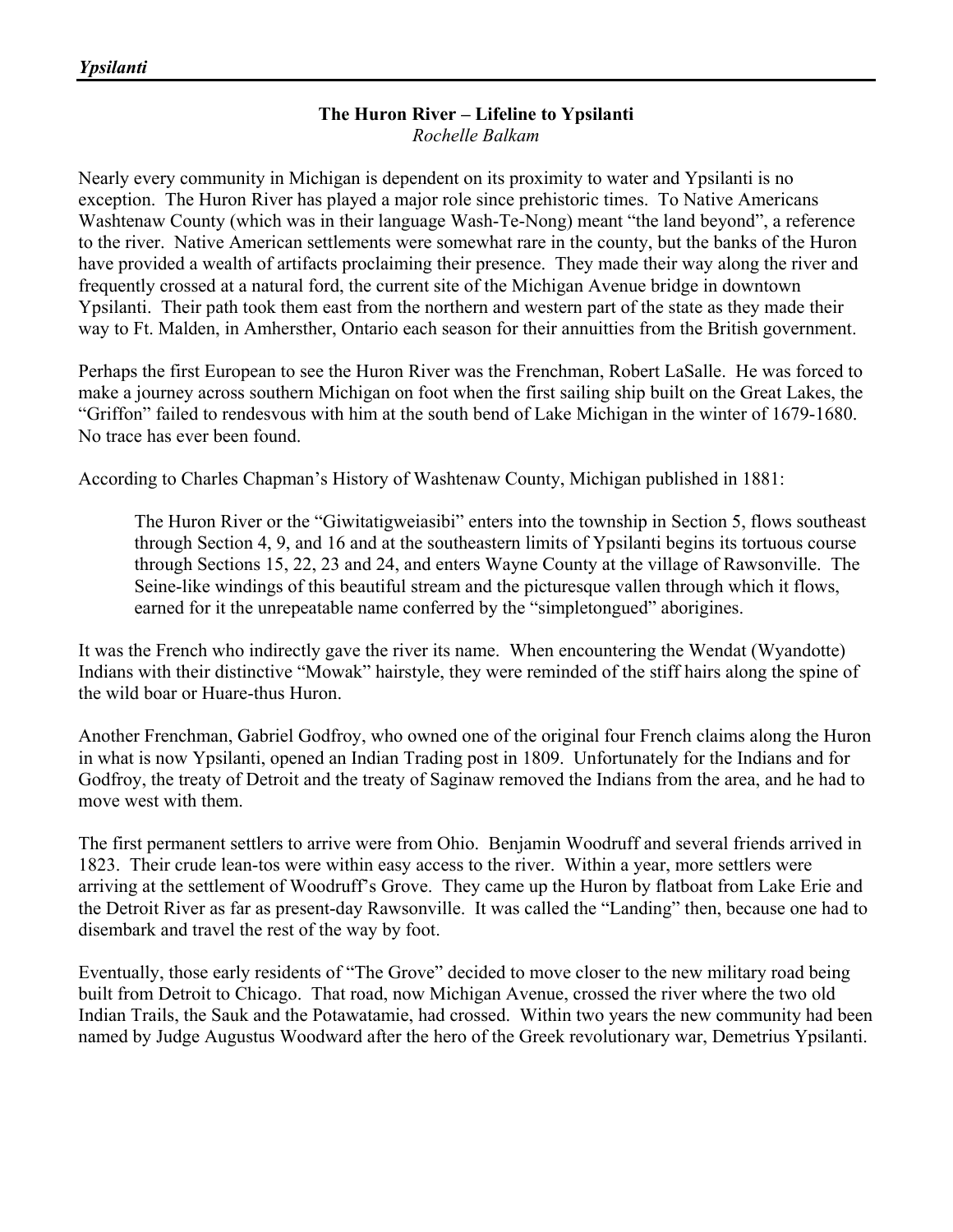The river's bounties were tempered with its risks. In the early years, many residents fell ill with diseases such as ague, cholera and other maladies caused by living near swampy or low lying areas. Some Ypsilantians believed the topography in the Ann Arbor area was more healthful.

The town grew rapidly within those first few years; each of the new industries was dependent on the river. There were mills of every type by mid-century; saw mills, distilleries, grist mills and eventually a chain of paper mills and a woolen mill. The one-piece union suits produced at the Ypsilanti Woolen Mill were considered of such high quality that it was said that one of Queen Victoria's sons would wear no other product. From the river one could see the three-story advertisement of a very well-endowed lady in her woolen underwear.

The playing field now known as Frog Island was, in the nineteenth century, a heavily industrialized area. A millrace had been dug, diverting so much water from the site that two local industrialists nearly came to blows over their water resources. Even though the railroad changed the focus of the industries, the river still provided such diversity as fish for the hotels in Depot Town and "healing power" for Dr. Helen Mac Andrew who bathed her patients in the river behind her octagon house on South Huron Street.

Disasters and twentieth century development changed the river. Floods periodically washed away industries. A boiler explosion destroyed one of Ypsilanti's paper mills at the Superior Road bridge. Difficult economic times in the 1980s kept the dream of building the community of Lowell along the river from being realized. One can still see the sign that marks the First Street, the only one ever platted. Dams were built which provided the waterpower needed to produce electricity and electricity changed the face of the nation.

It was the water that brought Henry Ford to Ypsilanti in the 1930s to dam up the Huron and build his auto plant here. It was a part of Ford's master plan to build small plants in villages all over southeastern Michigan. His dream was that local farmers would work for Ford in their down time. Thus a network of plants was built on many of the rivers in the area.

There are other remnants of the past on the river. Only one paper mill still stands: Peninsular Paper, now part of the James River Paper Company. Few other businesses depend on the river for power. A proposition to expand the use of hydroelectric power was approved by the voters in the county recently. You will still find many who fish its waters, bicycle along its path and enjoy its beauty in all seasons. The river now attracts tourists and visitors by the thousands to Ypsilanti during the Frog Island Jazz Festival each June, to the Heritage Festival each August and to the Festival of Lights each December. The river remains the same; the community changes.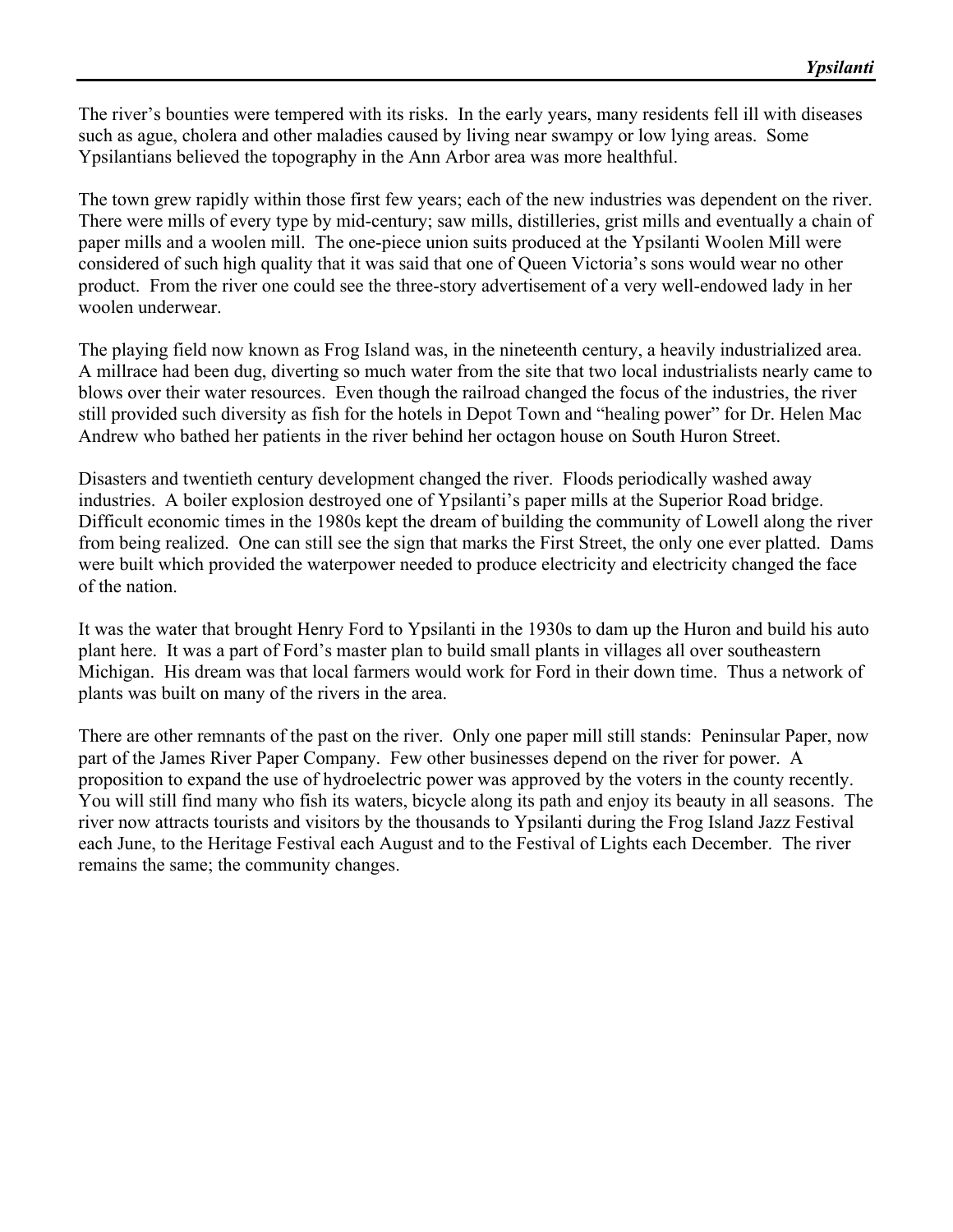#### **The Huron River – Part III**  *Robert Wittersheim*

Water power was the key to settlements along the Huron River in the early  $19<sup>th</sup>$  century. Initially sawmills were needed to produce building materials from the virgin forests near the river valley. Henry Snow built a sawmill in 1824 at Snow's Landing (later Rawsonville). Amarish Ravsen added another in 1843. As the land was cleared and farming increased, grist or flour mills were built to process the grains. The last grist mill in this area was owned by Edwin Berrow. It was the victim of a summer flood that took out his dam in 1901.

Woods Creek in Lower Huron Metropark was the site of James Stewart's sawmill until the 1880s. His mill pond was a popular fishing spot for area children and a source of ice which farmers harvested each winter. From the Paw Paw Nature Trail a bit downstream, Abner Johnson built his sawmill in the 1830s. Parts of the dam are still evident today.

The Schultz brothers – Franz, Ferdinand, and Joseph, constructed a grist mill in 1886 near New Boston. Turbines moved the grinding stones for decades after a brief attempt with a water wheel. Electricity now provides the power as the Farmers Grain and Feed Mill continues to operate over a century later.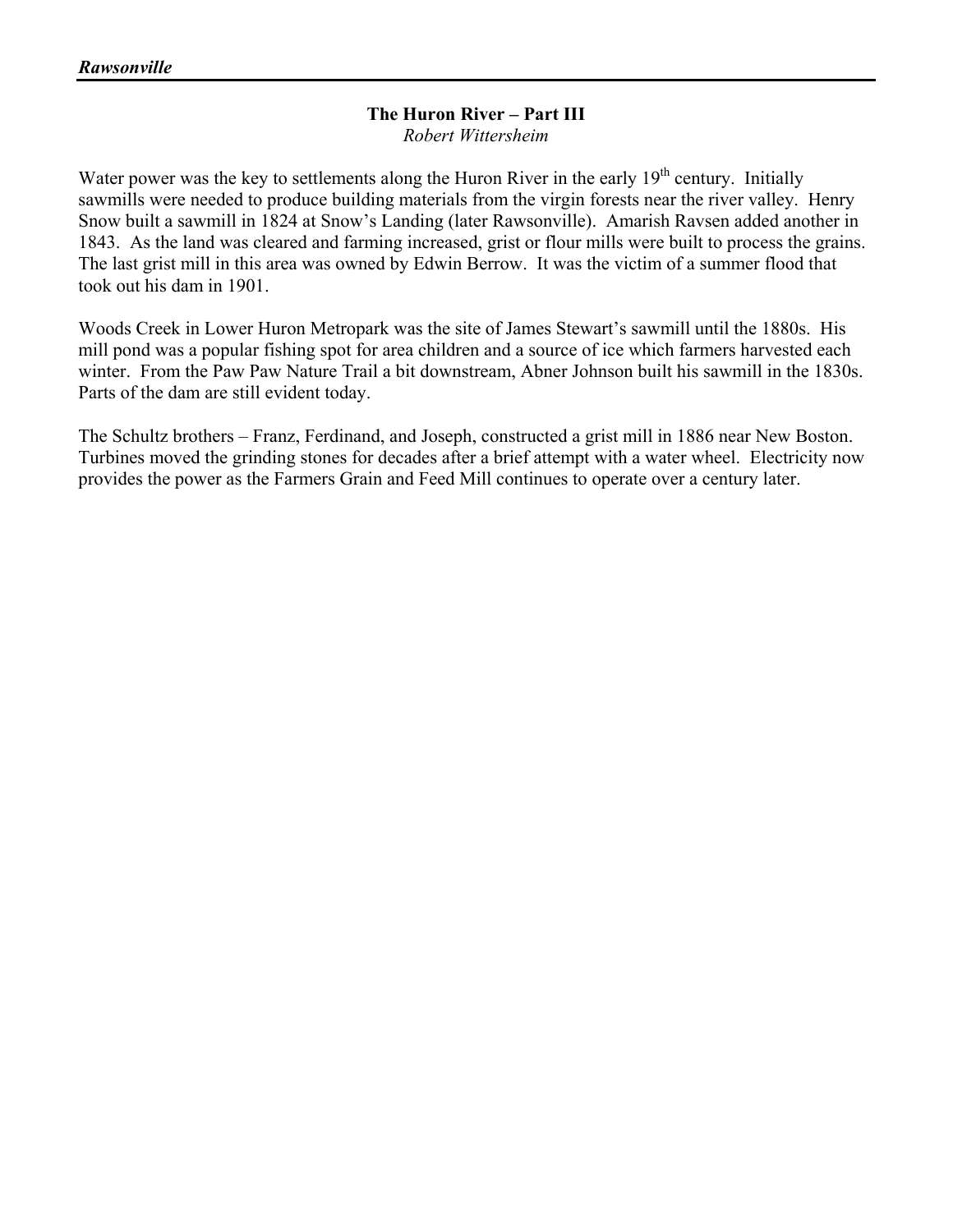### **The Damned Huron**  *Park E. Gregory*

Caleb Marsh came to the area that would become Belleville in 1826 and took up 137 acres from the United States Government, John Quincy Adams, President. Marsh built the first dam on the Huron River in this area just off the end of what is now Church Street in Belleville for the purpose of producing power for a saw mill. He constructed a mill race along the bank which brought the water downstream to just beyond what is now called Denton Road (it was Cemetery Road then) where the mill was built.

By 1835 Marsh had had enough of the milling business and sold the whole works to John Bell Graham for \$547. Graham sold it six years later to James Bell for \$10,000, making a handsome profit.

James Bell built a flouring mill on the left side of Denton Road as you leave town beside the mill race. This mill became known as the Old Red Mill. Bell had built the mill in 1837 even before he owned the land.

# *(Photo)*

# *Belleville's Old Red Mill 1837-1899*

James Bell convinced his brother William Bell to come to Belleville and open a general store. William became the first post master in Belleville in 1845.

The Old Red Mill and the long-and-earth dam served well for nearly sixty years. In 1899 they were torn down after they had been abandoned for some years.

A new dam was built in 1900 across the Huron where it passed through the Denton Road causeway, about 300 yards from where the first dam had been. James Coomer not only built the dam but also a flouring mill nearby. The dam created a pone on the Huron covering 25 acres and was said to supply four hundred horse power. Coomer's luck ran out in 1911 when the mill burned. The mill passed through several owners and may not have been Coomer's at the time of the fire. A grist mill was built in its place but another fire soon took it out. Then in 1915 a spring freshet destroyed the dam.

## *(Photo)*

## *James Cooner's dam at the Denton Road bridge (1900) washed out in 1915*

By the 1920's Detroit Edison was working on the possibility of building a major dam to develop electrical energy. French Landing, a few miles east of Belleville, was selected to build the concrete dam. Surveys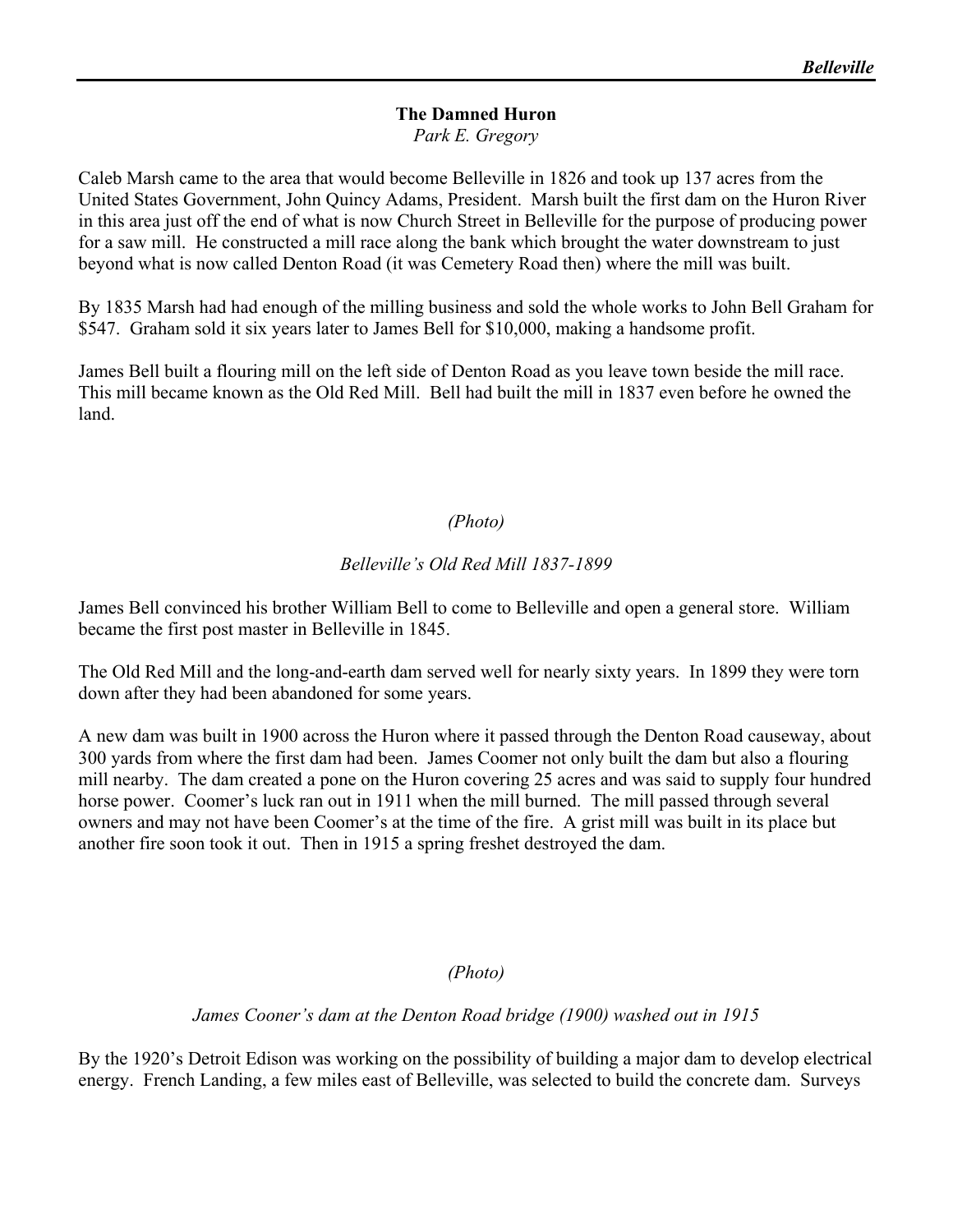## *Belleville*

indicated that it would create a lake six miles long. It would extend from Rawsonville Road on its west end to the Haggery Road crossing on the east end where the dam would be located.

This would require the purchase by Edison of all the bottom land in the Huron Valley, not easily done but accomplished.

Two more problems became apparent. Denton Road causeway and its bridge would be under water. The Old North Bridge that connected Belleville to Belleville Road would also be under water. A totally new causeway with a new bridge would be built for the Belleville Road connection, the Denton causeway would be built up to above the anticipated water level and the old bridge would be disassembled and used again on the higher causeway.

In 1925 the causeways, bridges, and the dam had been completed and the filling of the lake had begun. Edison would begin generating power May 1, 1925. However fate stepped in and on Monday, April 13, 1925 ten thousand cubic feet of the earthwork portion of the dam gave way "with a roar that could be heard for miles" so stated the newspaper. Property down river suffered much damage but no lives were lost.

#### *(Photo) Edison dam breached on Monday April 13, 1825 and six miles along Belleville Lake went down the Huron*

The winter had been unusually severe and great frozen chunks of lake bottom had been used to construct the earthen portion of the dam. When the frost went out the dike could not hold the pressure and the dam was breached.

Repair began at once and the earthen dike was reinforced with considerable amount of broken concrete. By September of the same year the lake had been filled again and power generation was started.

By the 1960's Edison felt the generators were obsolete and "gave" the lake and dam to Van Buren Township for one dollar. Shortly afterward inspection of the dam determined that it had eroded and was in danger of collapse. The problem was whether to fix it involving millions, or remove it and sell the real estate that would be exposed. The dam was reinforced by actually building a second structure against the face of the old dam. The generating machinery was replaced and power is once again flowing from the power house under operation with a company with experience in power generation. Now it provides a sizeable income for the township.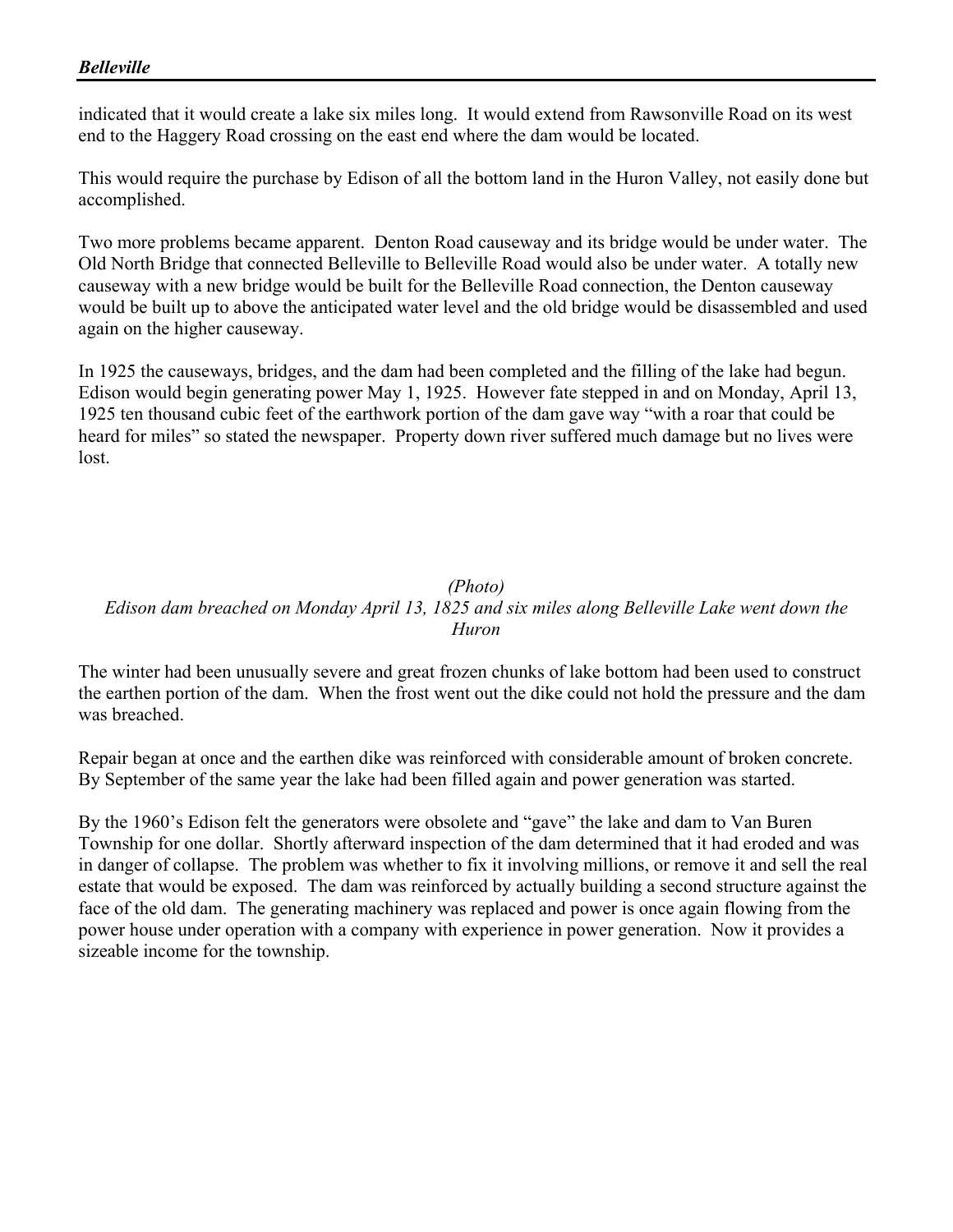# **The Huron River – In the Beginning**

*Park E. Gregory* 

For us the history of the Huron River begins in the spring of 1680 when Rene-Robert Cavelier Sieur de LaSalle and party who were crossing southern Michigan on foot came upon the Huron in Livingston County.

LaSalle had built a sailing ship a year before above Niagara Falls with the intention of building a fur trade on the lower Great Lakes. The Griffon, a 60 foot vessel, was launched into Cayuga Creek above the Falls on August 7, 1979 and hauled to Lake Erie where LaSalle and his men began the journey to Green Bay, Wisconsin where an advanced party had a shipment of furs that they had purchased from the Indians ready to be loaded on the Griffon. The Griffon then began the return journey to Niagara under the command of the Dane, Lucas, and a skeleton crew. They were to pick up the iron work for a second ship on the return to Illinois where LaSalle and his men had begun a second ship on the Illinois River near the site that would become Peoria.

That fall soon became winter and still the Griffon had not returned. And now a runner reached LaSalle with the word that the Griffon had never reached Niagara. LaSalle had to consider the Griffon lost and he must return to Fort Frontenac in Canada that is now the site of Kingston, Ontario.

LaSalle picked four men to accompny him along with an Indian guide. The four men were Collin, Dubray, Haunad, and La Violette. They skirted the southern shore of Lake Michigan and arrived at Ford Miami near the site of present day St. Joseph, Michigan. From there they began a trek across southern lower Michigan. The first days of this crossing were through brush with thorns and brambles which tore their clothing and bloodied their faces. By the 28<sup>th</sup> of March they came upon more open ground and were able to kill game for food. One night they were surrounded by a band of Indians called Wapoos who mistook the LaSalle party for Iroquois. In fear they ran off and LaSalle was not bothered again.

By the first week of April they had found the Huron River near Portage Lake and since two of the men were ill, they made camp and built a canoe using elm bark which they had to loosen with hot water. By the time the canoe was finished, the two men were better and they began their journey down the Huron River. Their progress was slow due to drift wood and fallen trees.

The slow progress was beneficial to the sick men who recovered. In five days they had reached the Belleville area. Having passed through what would become Ann Arbor and Ypsilanti. Just beyond Belleville the Huron River turns south and it was here, at a place called French Landing, that the decision was made to abandon the canoe and strike out on foot to the Detroit River. At the river a raft was built for crossing. Their journey across Canada to Fort Frontenac was accomplished when they arrived on May 6, 1680.

*(Photo) Statue of LaSalle in Belleville's Victory Park. A gift from Park E. and Edna May Gregory. Sculptor Stephen A. Wroble. Dedicated in 1985.*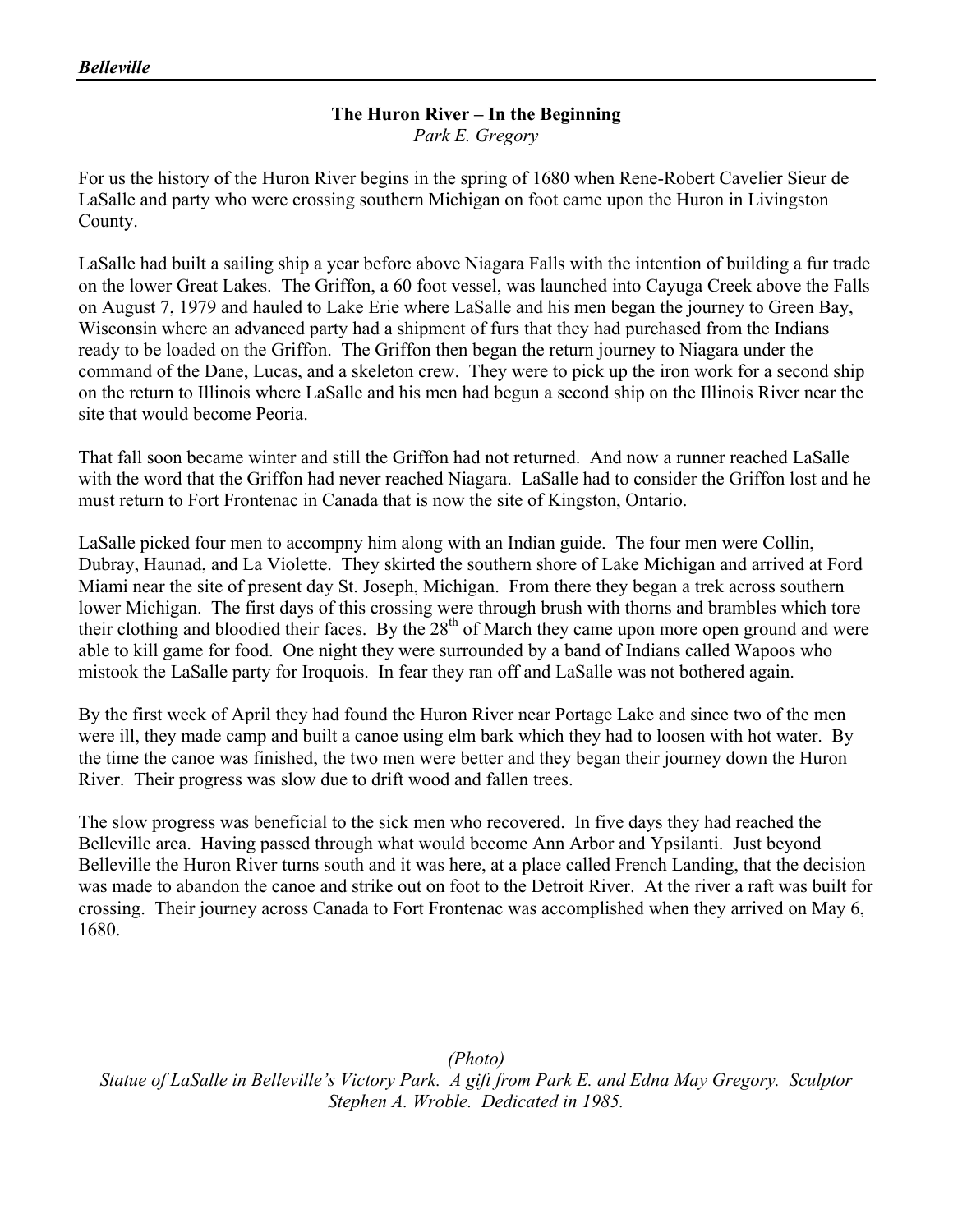These were the circumstances that brought LaSalle through what someday would be Belleville. The story of this adventurous trip was not long in reaching France. In fact when Cadillac found Detroit twenty-one years later he brought with him one Jacques Godfroy from LaSalle's home town, Rouen, France. His grandson Gabriel Godfroy was know to the early settlers here. In 1809 he came up the Huron River with Louis de Chambre and Francis Pepin to establish a trading post where Ypsilanti now stands.

LaSalle and his party were without a doubt the first people from the western culture to see Belleville and the Huron River. From the accounts they told of the place, many French people came to settle this area.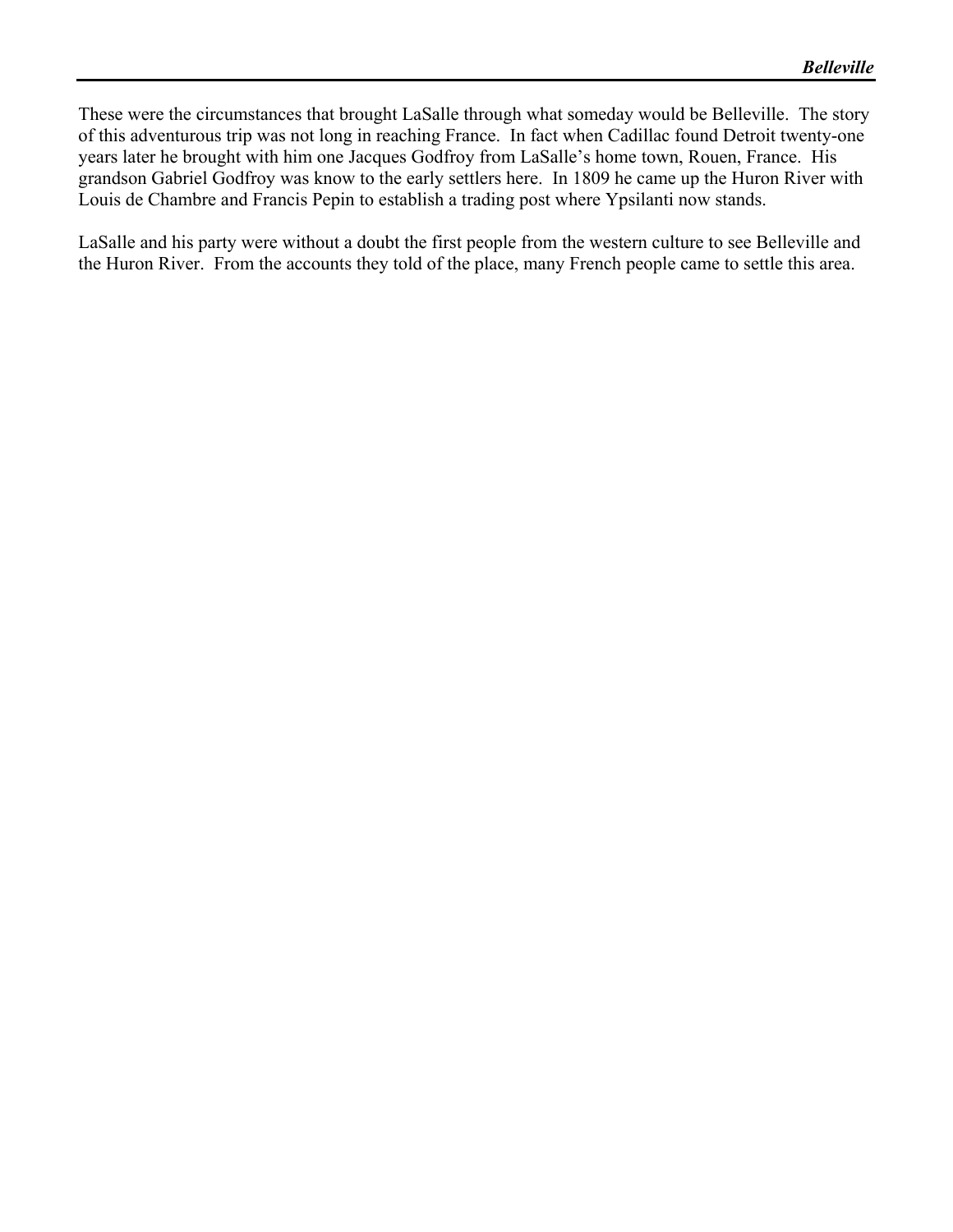# **Structures Along the River**

*Huron Township Historical Society* 

As you glance at a Huron Township map you will notice that the large square shape defined by its borders is divided diagonally and roughly in half by the Huron River. The river enters the township near the northwest corner after flowing over the dam (construction of the dam completed in approximately 1924) at Edison Lake. This part of the Huron River is located in Van Buren Township and is near the site of a now extinct town by the name of French Landing. The Huron River travels its tortuous path for miles, finally arriving at the southwest corner. Here you will find a bayou that can be viewed at the base of Middlebelt Road where it meets Huron River Drive. This backwater has resulted from the construction of the Flat Rock dam, located at Huron River Drive and Arsenal Road.

The original Indian residents and hunters travelling the area created trails along the river. There were two main trails, one to the north side of the river and the other to the south. The trails followed the general path of the Huron River along its entire length as it passed through the township. Inevitably, the need arose to cross the river. The Indians would ford the river on horseback or wade across by foot at traditionally used shallow spots.

Fording the river was not always convenient. The river would be swollen in the spring by run-off waters when the snow and ice accumulated in winter would melt. An account found later, an excerpt from the "Log Hut on the Banks" article, told how travelers from Ohio destined to visit the Wyandot Indian Reservation came upon exceptional obstacles trying to cross the river. The severely cold weather had caused the river's waters to freeze along both banks. The ice sheets hampered them entering the river and climbing up the opposite bank. It made the crossing, usually inconvenient and uncomfortable, a potentially life threatening ordeal.

The village of Flat Rock claimed the honor of having the oldest Methodist Episcopal society in Michigan. It boasted of having the oldest church building in constant use until a few years ago, when the building was removed and replaced with a new structure. This church may be properly called the successor of the Huron and Wyandotte mission. This mission was originally organized for the benefit of the Wyandotte Indians, who lived on the reservation along the Huron River. The following account of a visit by the Rev. J. S. Finley to this mission is in his history of the Wyandottes: "Late in the afternoon of Sunday, Dec. 14, 1823, we arrived at the Huron River, on the Wyandotte reservation of eight sections. Here we had a very formidable difficulty to encounter. The river was just fordable and frozen on both sides for two or more rods. We took our tomahawks and cut the ice, then jumped our horses down into the water, got on and rode to the ice on the opposite shore, here we sat on our horses and cut the ice, where the water was more than midsides deep, and I think a colder day I hardly ever experienced.

After staying in the water nearly half an hour we got on the ice. We were not out of the water 10 minutes before our clothes were frozen stiff and then we had two miles to go before we could arrive at any house."

Years later the white settlers to the township took it upon themselves to engineer and construct bridges that would span the Huron River.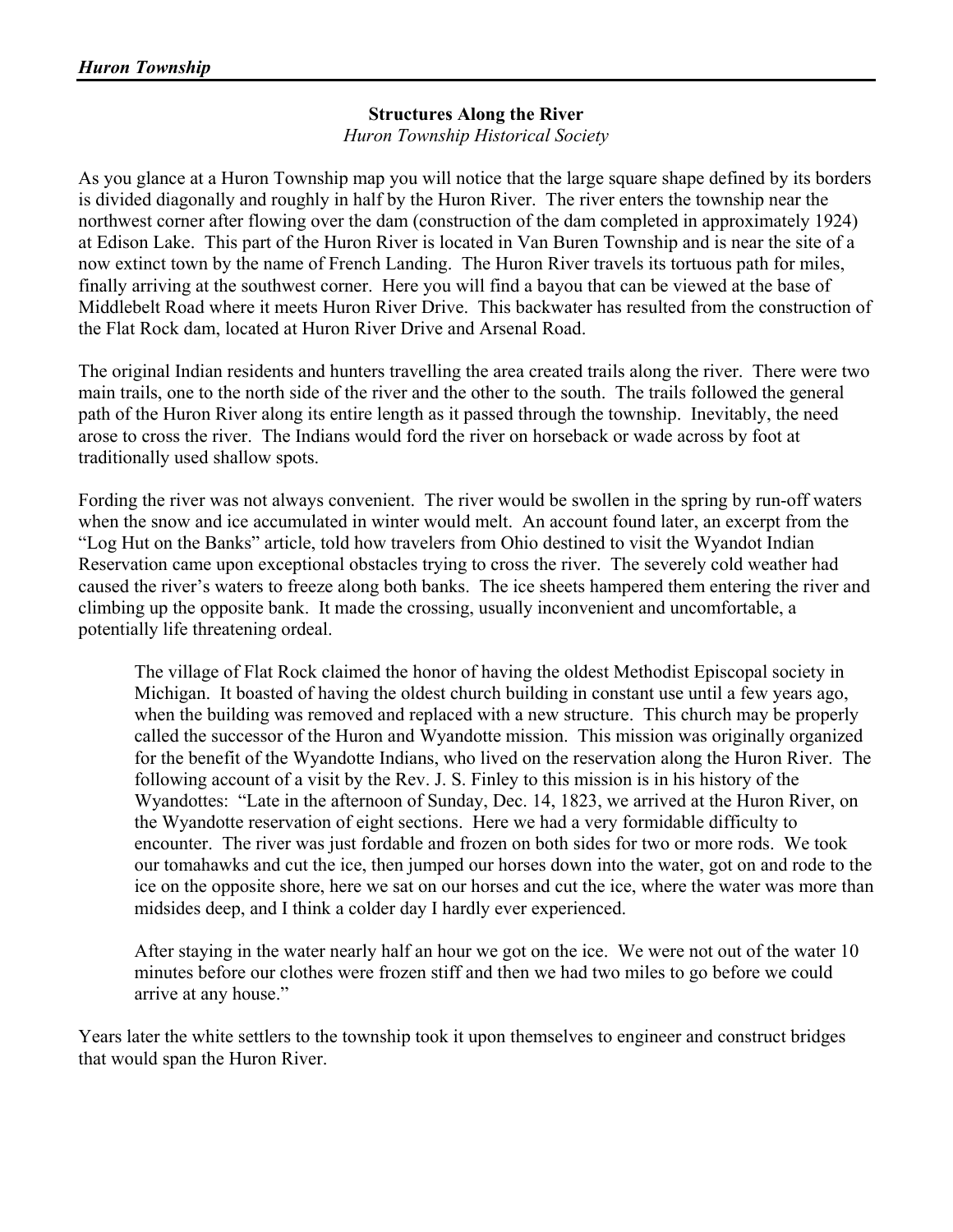The first bridges were, no doubt, constructed of wood. Eventually iron structures were proposed and constructed. Iron bridge construction was much more durable, allowed for wider roadbeds and had greater weight bearing capacities. The type of bridge common constructed in the late eighteen hundreds was the through-truss bridge. The name refers to the manner in which the iron trusses rise to each side and connect to the beam members supporting the roadbed below. An excellent example of a vintage through-truss bridge can be found further upstream on the Huron River near the entrance to Delhi Park (also part of the Huron-Clinton Metropark system).

Two general areas along the Huron River, in Huron Township, have traditionally been used since the settlers began constructing bridges. The first encountered when traveling downstream on the river is the Waltz Road Bridge. The existing structure is the second iron or stell bridge to be constructed at this location. This double-span bridge (painted "Smurf Blue") is the big sister to the Belleville Road bridge found upstream, separating Edison Lake and Belleville Lake. These bridges share the same construction details and were fabricated by the same company. Both bridges were constructed in or about 1924 and are themselves prime examples of steel truss construction, not commonly found today.

The integrity of the Waltz Road Bridge's construction was tested very shortly after its completion. A photograph taken at the time of the incident shows construction wagons still sitting at one end of the span. The incident occurred when the earthen dam upstream on the Huron River, constructed to form Edison Lake, collapsed and caused an enormous flood of water. The same photograph taken in 1925 shows the river swollen, nearly touching the metal beams under the bridge.

At the same time the Waltz Road Bridge was constructed (which came under the hurisdiction of the Board of County Road Commissioners of Wayne County) a new "paved" road was built to serve as its approach from the south. Originally, traffic approached New Boston from the south using Savage Road which ran along the river from the old Gentz Farm (located where Gentz Road and Savage Road meet). This section of Savage Road was open until the late 1950's and is still remembered by many of its residents. The gravel road bed is still evident today, and although overgrown by trees and brush, serves as a shortcut for bicyclists or people walking to town wanting to avoid the Waltz Road traffic.

The bridge that preceded the structure standing today was located in the same spot. What is interesting about the project is that the Huron Township Board and Huron Township residents were responsible for the planning, funding and construction of the bridge.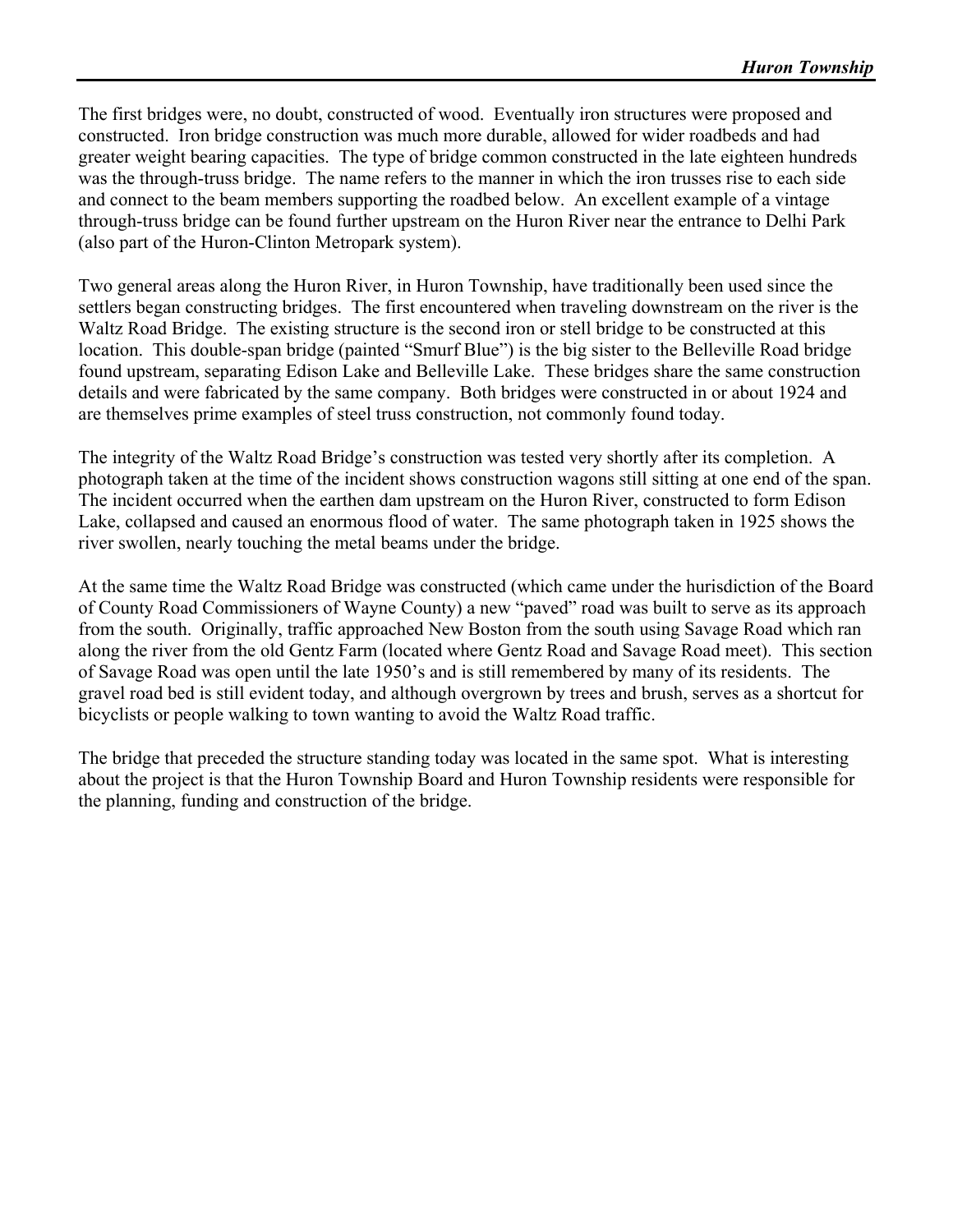# **Huron Clinton Metroparks in Huron Township**

*Huron Township Historical Society* 

Dr. Henry S. Curtis was nationally noted as an advocate of outdoor leisure activity. As organizer and secretary of the National Recreation Association, he was assigned by the National Youth Administration, in 1936, to conduct a study of recreational opportunities in Washtenaw County. Interviewing a large cross-section of the population, he discovered the public was limited to one small county park. Lakes suitable for recreational use were being rapidly surrounded by private development. At the same time, local residents overwhelmingly favored creation of extensive public recreational facilities.

Paralleling Dr. Curtis' activities, Professor Harlow O. Whittemore, Chairman of Landscape Architecture at the University of Michigan, had investigated the huron River Valley and had begun to promote its development for public recreation. Joined by their enthusiasm, Dr. Curtis and Professor Whittemore determined recreational development along the Huron River was the most practical solution to Washtenaw county needs. They saw extending the same plan to include the Clinton River would serve all Southeast Michigan. They envisioned development that would include a series of parks along a loop formed by the two rivers.

Representatives of civic groups and interested citizens from the five counties were invited to confer at the University of Michigan. Their meeting in March 1937, led to establishment of a Huron Valley Committee. The committee proceeded to adopt various resolutions calling for recreational development along the waterway.

In August, membership was enlarged to reflect a newly adopted name, the Huron-Clinton Parkway Committee. Working with the National Park Service, the sub-committee surveyed existing recreational facilities throughout Southeastern Michigan.

Armed with the survey facts, maps, and other visual aids, speakers were booked throughout the fivecounty region to publicize the plan. In February of 1939 Senate Bill 115 was introduced to state legislature. The bill would authorize establishment of the Huron-Clinton Metropolitan Authority. It was passed by the state legislature and signed into law by Governor Lauren D. Dickenson as Public Act 147. A referendum vote was required in the five concerned counties – Livingston, Macomb, Oakland, Washtenaw and Wayne. Residents were asked to approve an added levy up to one-quarter mill to create, maintain and operate the new park system.

The vote fell in a presidential election year, a heavy turnout and a favorable vote resulted for the Authority by a 2 – 1 margin. On May 15, 1941, the first organization meeting was held. Despite voter approval, the legality of the legislation creating the Authority came into question. On January 5, 1942, the Michigan Supreme Court upheld the validity of the Act and made necessary tax levies mandatory in the five counties.

To help speed land acquisition, the State Legislature appropriated \$1,000,000 in July 1946 to be granted the authority on a matching basis. The new funds helped the purchase of generous acreage along 12 miles of the Huron River between Belleville and Flat Rock (Huron Township) in Wayne County. It is here the development of Lower Huron Metropolitan Park was slated.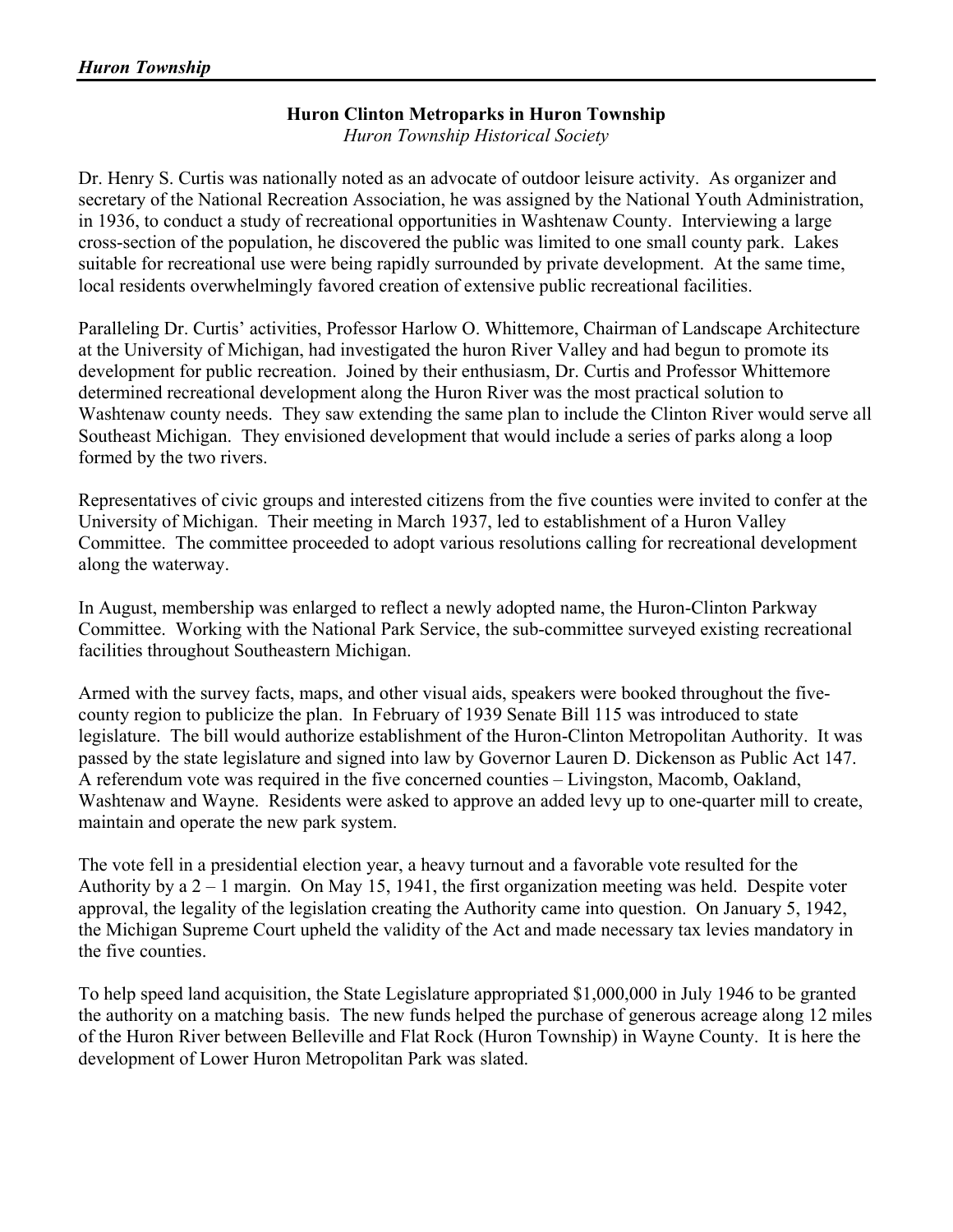In 1958, the Authorities' first swimming pool was built at Lower Huron Metropolitan Park. The park was also expanded by purchase of an additional 960 acres. In 1968 the Authority added two more sites, Willow Metropark and Oakwood Metropark. The new parks would be located along the Huron River in (southern) Wayne County. Willow Metropark contains approximately 1500 acres along the Huron River. It was opened in 1970 as the ninth in the Huron-Clinton Metropark system and the second in Wayne County. The tenth site and Wayne County's third park was Oakwoods Metropark. This park opened in 1975 and eventually grew to encompass some 1700 acres. The park features the Authority's third fullservice Nature Center Building.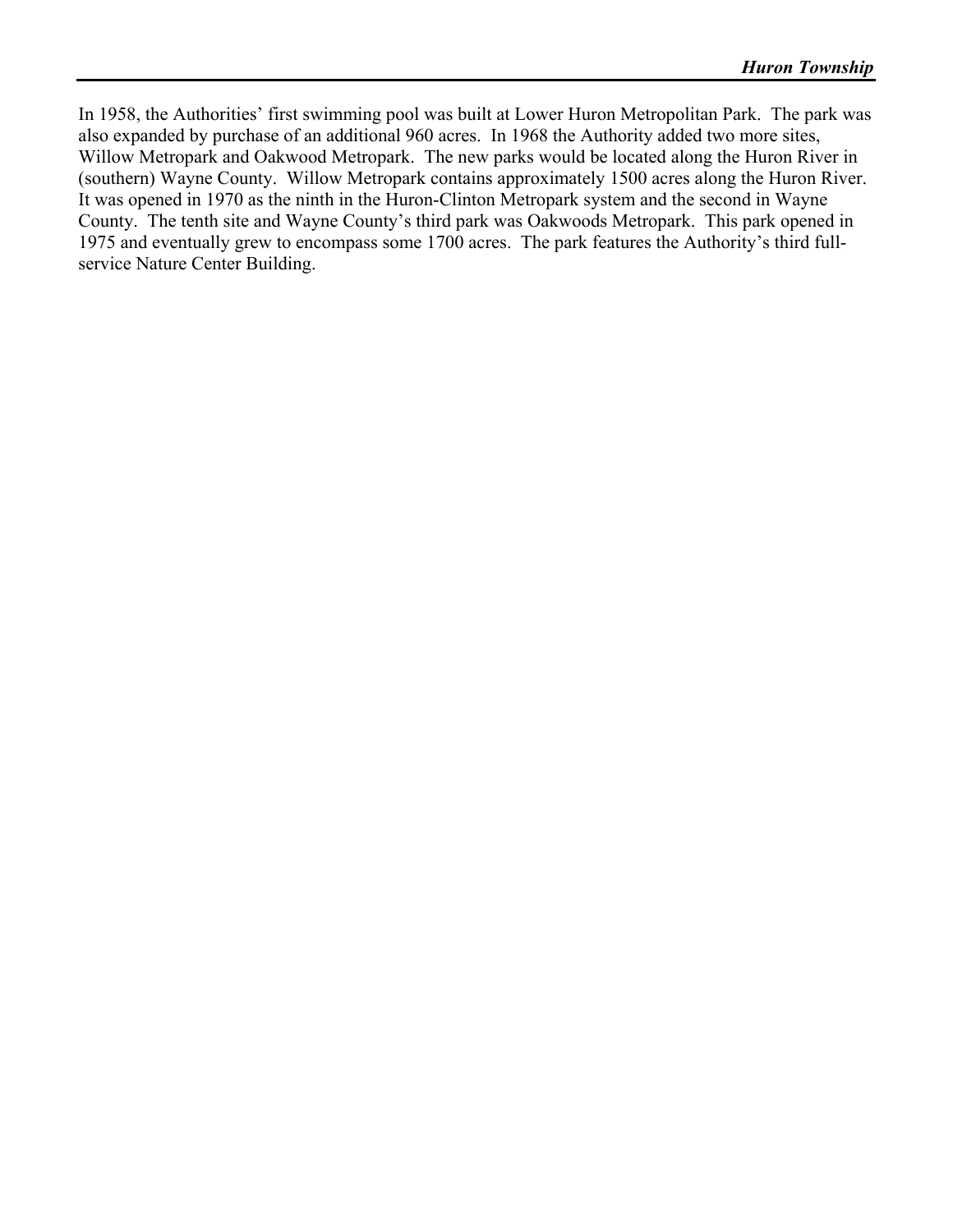# **May – The Huron River**

*Patricia Quick, Rockwood Area Historical Society* 

Have you ever taken time to take a really good look at the Huron River? There are places along the shore, visible from the road, that are as pretty a scene as can be viewed in all Michigan. The clouds of red-bed and hawthorn trees, blossoming along the river in the spring, is a sight to behold. The lazy stream in summer, with the large white sycamores, and graceful, pale-green willows, is cooling and refreshing to the eye. In the fall the crimson-red, the purple, brown, and gold of the autumn leaves reflecting in the water creates a scene that any artist would love to paint. Even in winter, the inky blackness of the rushing current between the icy, snow-covered banks is a chilly, thrilling sight.

Ask a former student of the U. of M. from anywhere in the U.S.A. or a foreign country about the Huron River. He will appear puzzled for a moment, then will smile as memories of under-grad days, of boating, or merely strolling along the river come flooding back. It is safe to say that even though the Huron River is not significant or important, it truly is a river known 'round the world.

In 1966, two boys digging in the sandy bank at Cara Lane and Huron River Drive found bones and Indian artifacts. A spokesman from the University of Michigan stated that an Indian village could have been located here as early as 500 BC. So you see the river has been in this area for quite some time.

The Riviere Aux Huron first appeared on a map drawn by Joseph Gaspard de Lery in 1749. It is shown on another French map dated 1752. Jean Baptiste Sanscrainte (John Soncrant) came from Quebec in 1765 and settled on the north bank of the river at present day West Jefferson. He sold this property to Gabriel Godfroy in 1796. On early maps you will see the name "Godfroy" on many acres of land throughout this area. Notations on a 1790 map are as follows:

"The Riviere Aux Hurons is navigable for large canoes for 100 miles. There is a portage of 64 chains to the Grand River, thence to Lake Michigan. The Riviere Aux Hurons is a very rapidly flowing stream with a sandy bottom".

It was a land of plenty for the Native Americans. The lakes and rivers provided food and transportation. They journeyed down the river to the British Ford Malden at Amherstburg where they bartered for trinkets and hatchets.

A 1798 church census shows twenty Protestant families and eight Catholic families living along both sides of the river. In 1803 the Office of Indian Affairs sent Jouett to conduct a census of sorts. He reported The Riviere Aux Hurons deep, with gentle current, navigable for large boats for more than twenty miles. In this same year, 1803, Gabriel Godfroy provided a ferryboat for travelers using Anthony Wayne's trail across the Huron River. His tenant farmer Claude Campeau worked the farm and operated the ferry. Mr. Compeau operated the ferry until the War of 1812. The first bridge across the Huron River was hastily constructed by the troops of Gen. William Hull's American Army on July 4, 1812. The soldiers laid additional logs on Anthony Wayne's corduroy road to enable the supply wagons to cross the low-lying marsh at this time. March of 1817 saw a survey party paddling up the Huron. They sought the site of the Indian portage to the Grand River. In his journal, Joseph Fletcher writes of the rain and bitter cold. The survey lists meander posts, claims, types of land, trees and their diameter. Except for the marsh and swampland, the most frequent description reads: "Very good farmland, heavily timbered". Distances were measured in links and chains.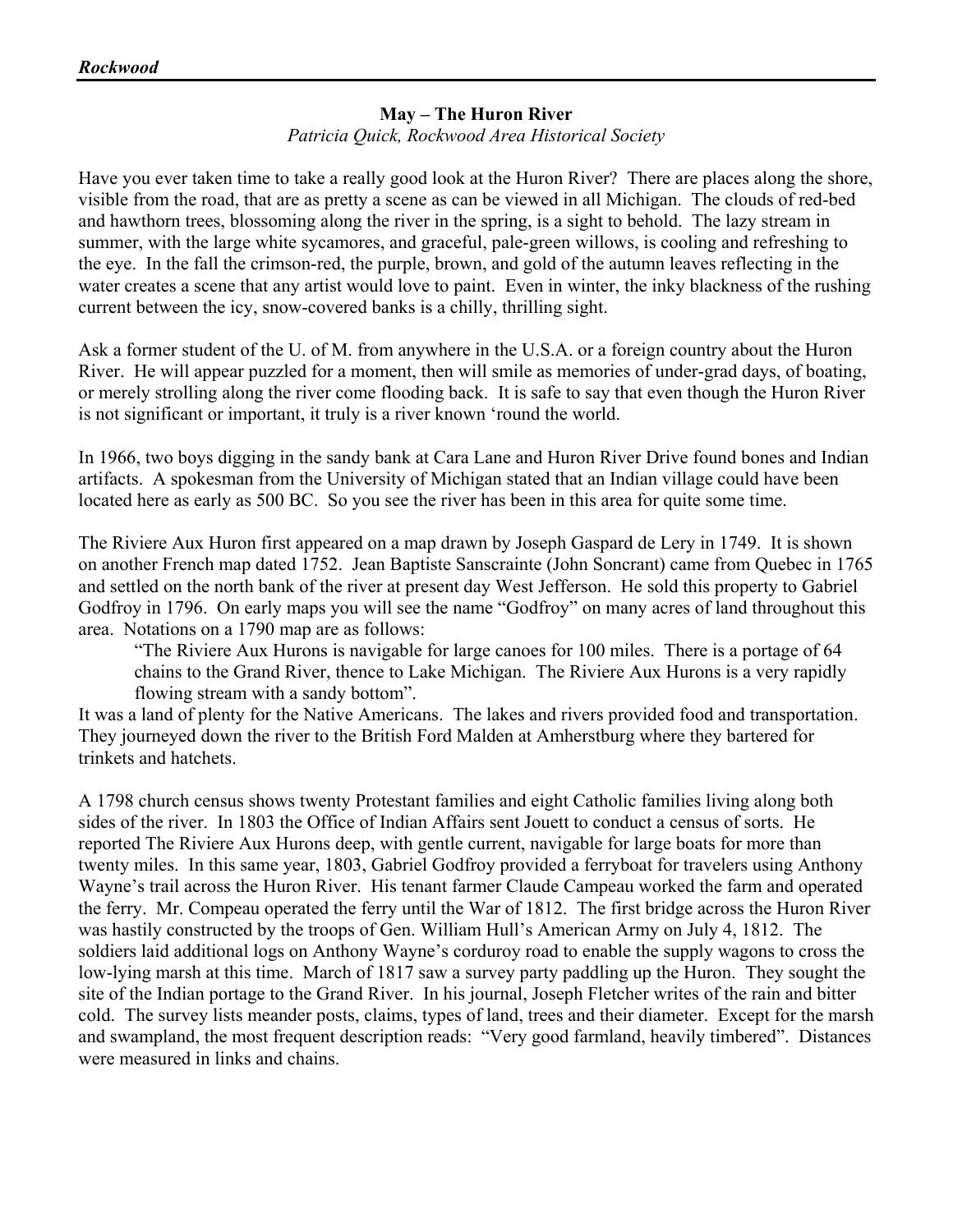Gabriel Godfroy constructed a new and large toll-bridge in 1817. His tenant farmer, Claude Campau was the "Toll-gatherer". Father Gabriel Richard writes of a Lower Huron Village settlement at this location in 1822. James McCloskey purchased 56 acres on the south side of the Huron River, at the bridge in 1822. He sold this land to Peter Godfroy in 1825. The ownership of the toll-birdge was transferred by grant from Gabriel Godfroy to Peter Godfroy of Monroe in 1825. Peter, in turn, sold this land and the bridge to Jean Baptiste Rousseau (John B. Rousseau) in 1830 with the stipulation that free passage be given to all members of the Godfroy family, their servants and hired hands, and all their horses, carts and carriages. Free passage was also granted to the Mail Stage traveling north and south on the Military Road.

Further upstream, in 1818, a Mr. Chamberlin began the operation of a sawmill. Six families settled in our present Rockwood area. A boat christened "The Experiment" was the first large vessel to ply the waters of the Huron in 1833. It took one week to sail from Ypsilanti to Detroit. After making but one trip it was sold for service on the Rouge River. Various mills sprang up, all along the Huron River. Soon the first scows, large flat-bottomed boats with canvas sails, appeared. They carried lumber and cordwood down the river to Detroit and Toledo. The scows bore the name The Napoleon, The Michigan Flower, The Franklin, The Louisa, and The Superior. A sloop was also christened The Superior. A drawbridge across the Huron River is shown on maps at this time.

The coming of the railroads in the 1850's marked the end of river-boat freight traffic on the upper Huron River. John Strong built various mills near the Chapman Road crossing (Dixie Highway), starting in 1863. It wasn't long before steam barges loaded with apples, cordwood, lumber, and mixed freight plied the Huron River. Traveling at six miles an hour they sailed from Strong's Landing, at the bridge, to Detroit and Toledo. The Alice Strong, The Cora Strong, The Mayflower, and The Ida Burton sailed their way past the swing-bridge at the railroad in South Rockwood and on through the new swing-bridge at the Military Road. Excursion rides were given on The Alice Strong during the summer months, and there were "moonlights" on the Ida Burton, with a fiddler playing for dancing on the deck. It is said that during the winter months, cordwood from Strong's Mill was piled on high ground all along the river, (hopefully above the spring floods). Cordwood was piled all the way from Strong's Landing to the swing-bridge at the Military Road.

Before the days of the automobile, and for a long time thereafter, pleasure boating on the Huron River was a favorite pastime for Rockwood area dwellers. There were boats tied to back-yard trees and docks all along the river. Boathouses clustered the shoreline at both the Dixie Highway and U.S. Turnpike bridges. Ice-skating and sleighing on the river and on the lake were favorite winter sports. During the early nineteen hundreds dip-netting for clams was a profession for some, and recreation and pocket money for others. The fresh-water pearls were sold to dealers in Detroit. Some sold clamshells to button factories for the manufacture of "Mother-of-Pearl Buttons". The horrible pollution from French Landing and other industries up-river spelled the demise of the Fresh Water Clam in the early 1920's.

The swing-bridge was replaced by a cement bridge in 1930. The interurban bridge and the Dodge Park bridge have come and gone. The expressway bridge was built in 1954. The Dixie Highway bridge was recently rebuilt. The railroad bridges remain. The Huron River, our link to the past, still flows on.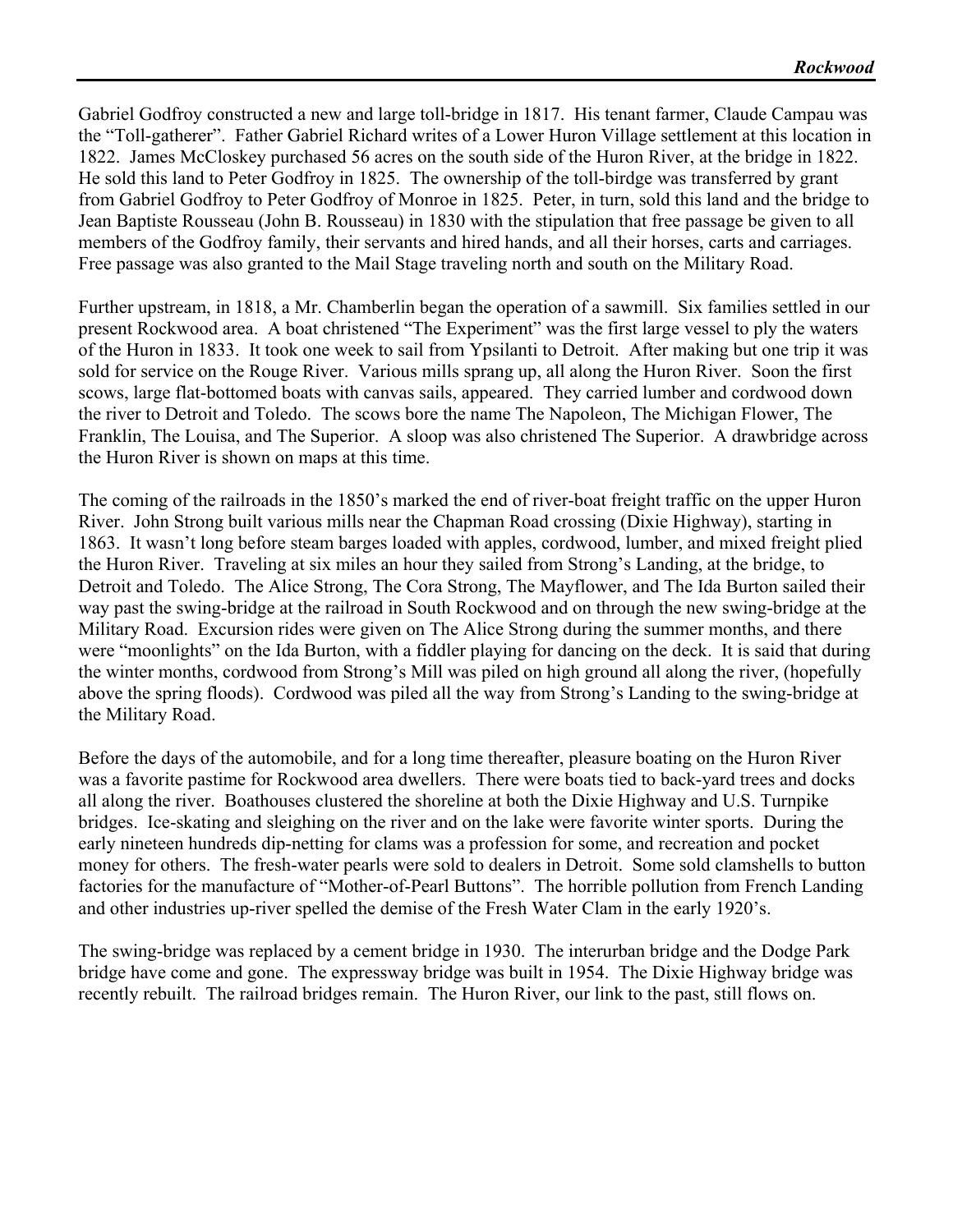#### **The Huron River – Part V**  *Gerry Wykes*

The abundant fresh water mussel or clam population of the Huron River once provided a resource for an unusual business – clamming. For the first quarter of the  $20<sup>th</sup>$  century, rivers throughout the state were exploited for their clams that were used to make so-called pearl buttons.

The Huron's clear waters saw a small number of clammers who dragged bars with crowfoot hooks behind flat bottom "john boats" across the clam beds. As a hook tine entered the open shell, the clam closed tightly on it. When the bar was heavy with clams, it was pulled into the boat. Clamming tongs that resembled giant salad tongs were also used to search the deeper waters. Others simply waded the shallows and sand bars collecting clams by hand. Once on shore, the clams were steamed to open the shell and release the meat.

Shell buyers from distant button factories came through this area each season. In 1913 a ton of shells was valued at \$18.94. Sixteen registered clammers from the Huron and Raisin Rivers sold fixty-six tons that year. By World War II, plastic buttons and over-exploitation of the clam beds led to the end of this unique business in our area.

Fresh water pearls were a welcomed bonus when found in the open clams. One pearl the size of a "cherry stone" netted a lucky Rockwood man a tidy sum.